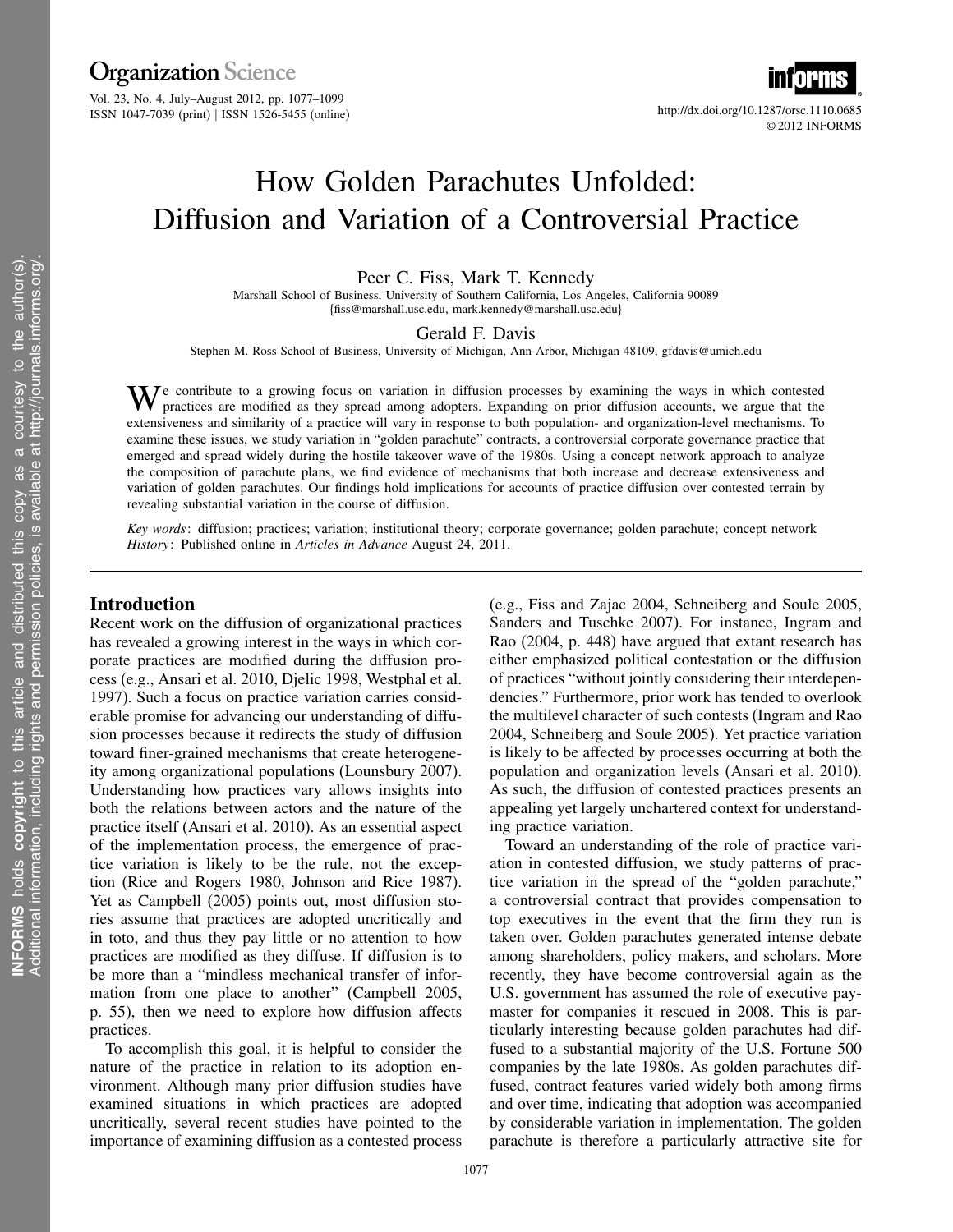research because it provides an opportunity to examine how practices vary across the course of the diffusion process in response to both population- and organizationlevel mechanisms.

We take a twofold approach to examining patterns of practice variation. First, following a recent framework for analyzing practice variation (Ansari et al. 2010), we theorize the causes and consequences of practice extensiveness and similarity during the course of diffusion. Second, we develop a concept network approach to more clearly understand which elements of golden parachutes are central versus more peripheral to what the practice came to mean. By constructing co-occurrence matrices of practice elements, we are able to employ network visualization techniques to explore the relational structure of parachute elements and further examine how this structure changed over time. Together, these approaches allow us to conduct a fine-grained analysis of how golden parachute plans vary across the diffusion process as well as to develop hypotheses related to the population- and organization-level influences that affect both heterogeneity and homogeneity in the implementation of this practice.

# The Case of Golden Parachutes

American executive pay practices were the subject of increasing public scrutiny during the 1980s. Until that time, large pay packages—and particularly those that paid more than \$10 million in a single year—were a rare exception for chief executives of nonfinancial institutions (Blair 1994). However, over the next two decades, the average compensation of U.S. top executives increased about sixfold, making American CEOs the most highly paid managers in the world.

Among the most contested aspects of CEO compensation was the diffusion of the "golden parachute," the high-profile severance packages that emerged in the late 1970s among a handful of firms. With the 1980s hostile takeover wave, this practice spread rapidly. By the late 1980s, the majority of large public corporations in the United States had golden parachute contracts for their most senior executives. In the event that their companies were acquired, these contracts contained clauses that provided executives with cash payments, accelerated stock option vesting, continued health insurance, retirement plan eligibility, and the like. The most typical form provided a lump-sum payment of three years' salary in the event that the executive's employment ended following a "change in control" (usually a takeover).

The spread of golden parachutes among the top strata of American firms is quite remarkable. By 1981, some 15% of the 250 largest U.S. corporations had such plans in place, covering about one-third of the management contracts of those firms. By 1986, this number had grown to about 33%, and smaller companies adopted parachutes in even greater numbers. By the late 1980s, golden parachutes had become part of the compensation program of the majority of large American corporations. The context of this successful diffusion of parachutes is the acquisitions wave of the 1980s, which was precipitated by a confluence of several factors, including high inflation and depressed stock prices, thus making it attractive for firms to buy assets instead of building them by means of organic growth. This wave of takeovers and mergers, particularly in the period from 1984 to 1989, introduced hitherto unprecedented levels of uncertainty into the life of America's top managers. Whereas smaller corporations had always been at a higher risk of acquisition, the largest U.S. firms had by and large felt protected from being taken over. However, with the emergence of high-yield ("junk") bonds as a way to finance the acquisition of Fortune 500 firms, top managers of even these blue-chip firms had good reason to be concerned about their positions. This concern was enhanced by a series of high-profile cases in which top executives—and even those who had previously performed well—were fired immediately following their firm's acquisition. The result was "a fair amount of terror in executive suites" (Nossiter 1982, p. 15). This terror was not wholly unfounded. A study by consultancy Ward Howell that circulated among board members indicated that most CEOs of acquired companies occupied positions of significantly reduced responsibility within a few years of being acquired, with most former CEOs placing not even among the 20 highest-paid officers of the acquiring firm (Dwyer 1983). Because CEOs took an average of 23 years to ascend to the top of the corporate ladder, the notion of losing control and status after years of toil presented a considerable threat to earning prospects, career options, and even self-esteem. As a response to these new uncertainties, top executives and corporate boards quickly embraced golden parachutes, spurring the diffusion of this practice. Consequently, golden parachutes became an expected element of senior executive compensation. As a merger broker stated, "Executives are saying: If you can't protect my power, then at least protect my wallet" (Kleinfield 1982, p. D1).

Agreements could vary tremendously. Although the term "golden parachute" implies a single coherent entity, 1980s change-in-control contracts varied greatly in practice along a number of dimensions. For instance, whereas some parachutes covered only the CEO and perhaps a handful of the most senior executives, others came to include dozens of managers, such as the parachute of AMF, which protected "28 officers holding the rank of corporate vice president or higher" (AMF Inc. 1981), up to the example of Beneficial Corporation, which implemented a plan covering some 500 employees and providing them with three years' salary in the event of a hostile takeover. Such variation is even more common today.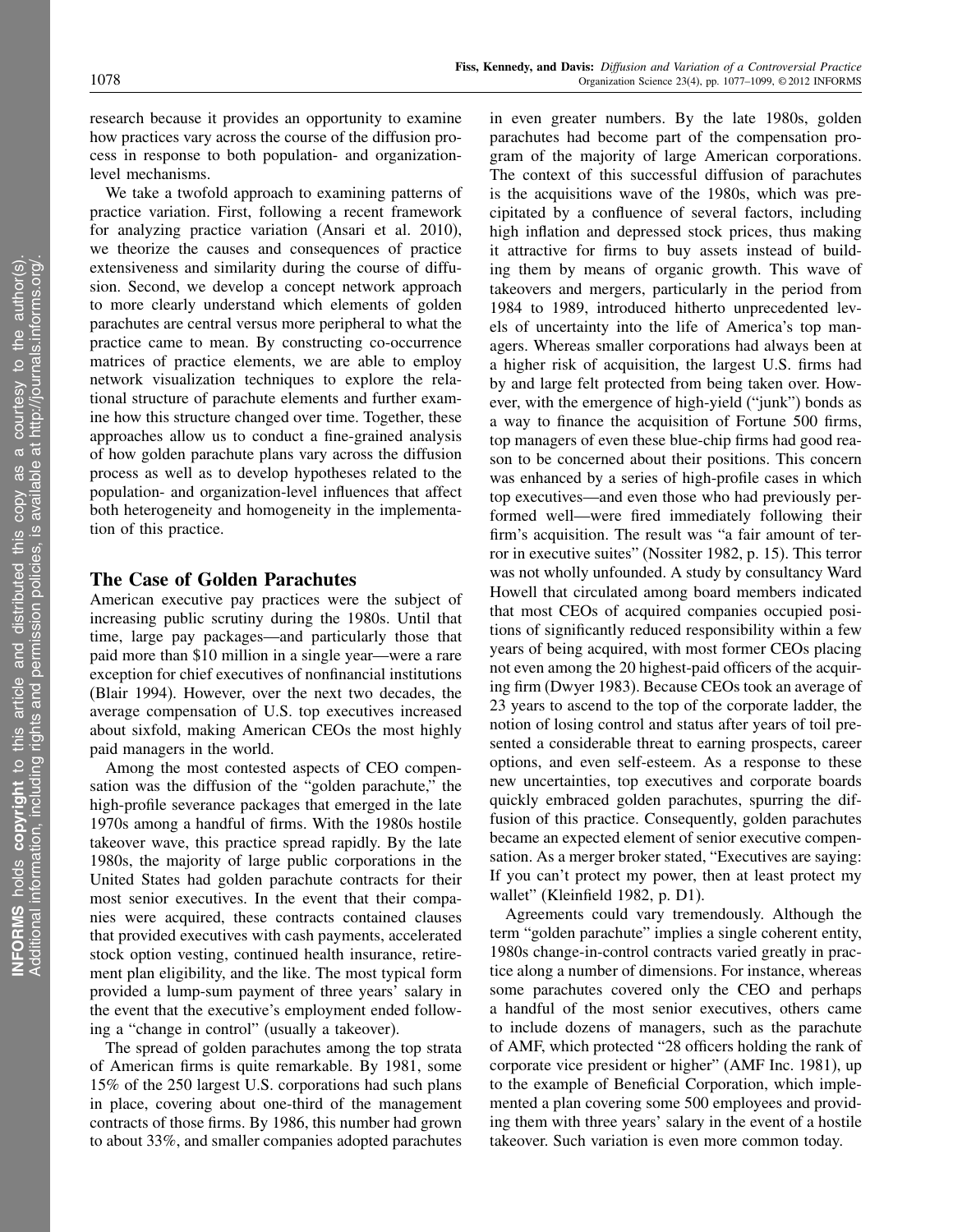Likewise, parachutes differed in terms of what benefits they provided. Some included only a lump-sum cash payment, whereas others extended to stock grants, options, health insurance, pension plans, consultancy arrangements, the payment of legal fees, and use of the corporate jet. There was also considerable variation in what events could trigger a parachute. Some parachutes protected not only against being laid off by the new management but also against substantive changes of the executives' duties, such as a significant reduction of their authority, forced transfers, or oppressive travel schedules. Going even further, Superior Oil's parachute allowed covered executives to quit for any reason except death, disability, willful misconduct, or normal retirement. Finally, parachutes also differed in terms of the reasons given for their adoption—whether as a device to retain key employees, a means to align the incentives of executives with those of shareholders in a takeover situation, or a strategy for preventing takeovers entirely by making them particularly costly to the acquirer.

The following examples illustrate the variation in golden parachute provisions. Hammermill Paper, one of the earliest adopters in 1976, covered the CEO and five other members of the top executive team in its early parachute:

Each of Messrs. Duval, Herbutzheimer, Kilgore, Leslie, Stolley, and Volanakis has an agreement with the Company providing that, if a change of control of the company occurs while he is an employee of the Company, his employment by the Company shall continue for at least three years at an annual rate of compensation equal to his total compensation for 12 months preceding the change of control.

(Hammermill Paper 1980, pp. 7–8; italics added)

This early parachute is an example of the simple "barebones" type, providing payment of the salary only with no further benefits or elaborating provisions. It is also fairly limited in covering only six top executives, although some other parachutes were even more restrictive and covered only the CEO.

In contrast to this fairly simple parachute, consider a parachute adopted by the Lockheed Corporation:

In order to encourage certain executive officers to remain with the Corporation and to continue to devote full attention to the Corporation's business in the event an effort is made to obtain control of the Corporation through a tender offer or otherwise, the Corporation has entered into severance agreements with certain executive officers, including Messrs. Kitchen, Fuhrman, Marafino, and Tellep. These severance agreements provide for certain payments and benefits in the event of the termination of the officer's employment within three years of  $a$  change *in control* (as defined in the severance agreements).... The payments and benefits include cash payments of three times the officer's base annual salary at the time of the change in control or termination, whichever is higher;

...three times the Corporation's annual matching contributions on behalf of the officer to the Salary Employee Savings Plan; the cash value of the officers' target established under the Long Term Performance Plan performance cycles as in effect on the date of termination; and the equivalent cash value of providing certain health and dental insurance plans and other fringe benefits as in effect prior to the change in control for a three-year period following termination  $\dots$ . Additional benefits provided by the agreements include the vesting of all retirement benefits and the addition of three years of credited service under the salary retirement plans and the vesting of all benefits under the Salary Employee Savings Plan. (Lockheed Corporation 1987; pp. 9–10; italics added)

The Lockheed agreement offers an example of a "goldplated" parachute. It provides an extensive package of benefits that expands upon mere salary by adding unpaid incentives, matching contributions, and health and dental insurance. In addition to the provisions shown here, the plan furthermore included the immediate vesting of stock option plans for management, thus making them immediately exercisable as part of the payout to management.

In short order, outside audiences and certain shareholders came to regard more extensive parachutes such as Lockheed's as excessive pay and benefits. One of earliest controversial cases was that of William Agee, CEO of Bendix, who received more than \$4 million upon his departure in 1983, with the total parachute payments to Bendix executives amounting to some \$15.7 million. The details of these compensation arrangements caused widespread outrage when they became public knowledge in the wake of Bendix's high-profile takeover battle with Martin Marietta. Many shareholders saw this as payment for failure: well-managed firms do not get taken over, so why should the CEO of Bendix receive such a rich reward? Within short order, such golden parachute agreements were called a "web of enrichment devices" that were "grossly excessive and wholly unjustified" (Berry 1988, p. 28), a "waste of corporate assets" and "breach of fiduciary duty" (Nossiter 1982, p. 15), and "a fraud upon the corporation" (Kleinfield 1982, p. D1).

In response to this critique, proponents of golden parachutes asserted that they were needed to protect the interests of shareholders because CEOs would be more prone to allow economically beneficial takeovers if they did not have to worry about their own economic well-being afterward; indeed, a company's share price tended to rise in the wake of the announcement of a parachute, suggesting that they benefited shareholders on balance (Lambert and Larcker 1985). Nonetheless, despite the vigorous defense of golden parachutes given by many managers and compensation consultants, some directors were not convinced of their value or legitimacy. For instance, Felix Rohatyn, a seasoned corporate director serving on six boards, stated, "If an executive needs a multimillion-dollar contract to get his mind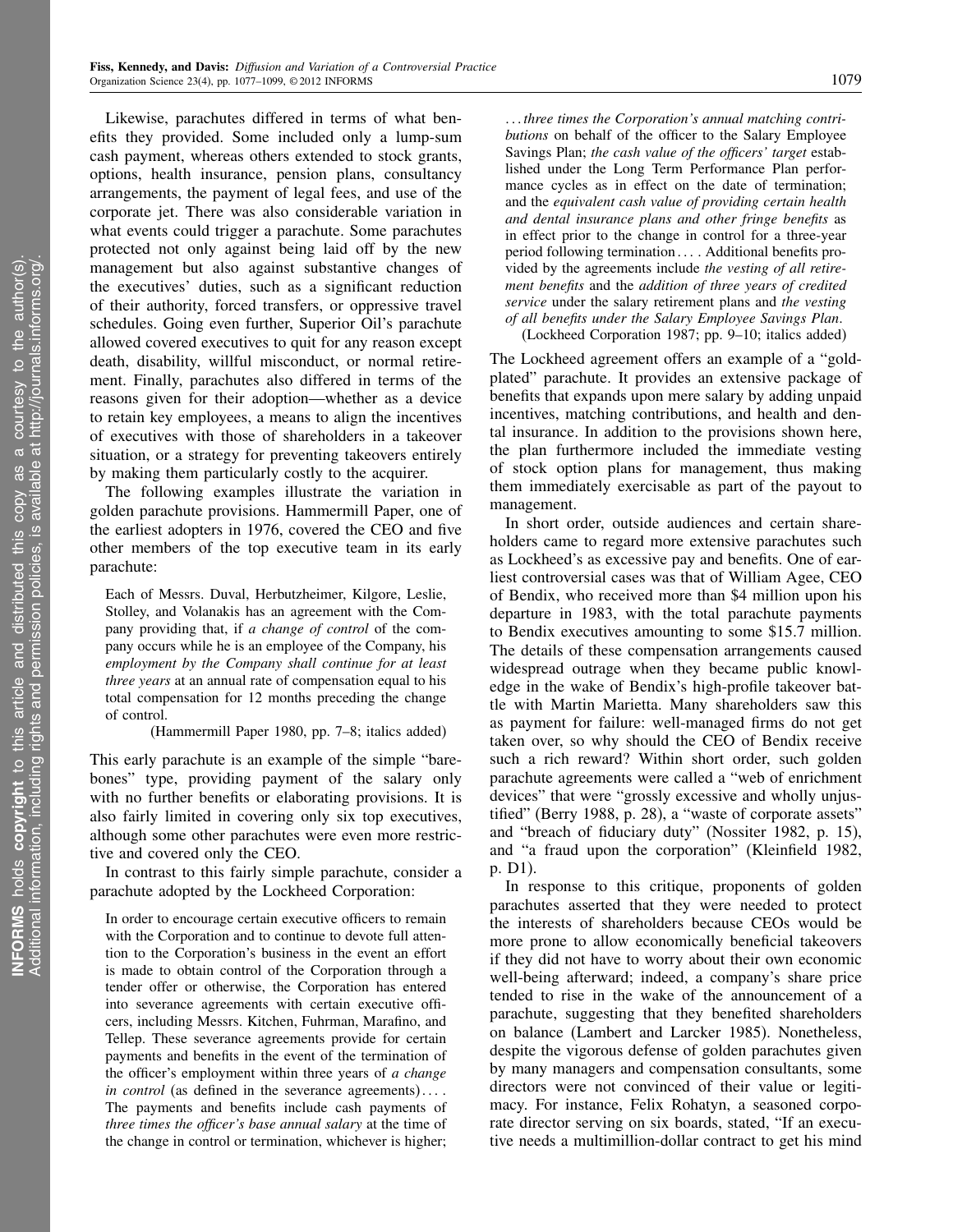clear in a takeover situation, then maybe he should see a psychiatrist" (Davis and Greve 1997, p. 31). Similarly, the chairman of another company stated, "I and my board hold the opinion that golden parachutes are an unconscionable rape of a shareholder's assets" (Morrison 1982, pp. 83, 87).

Eventually, the golden parachute debate became so controversial that the U.S. Congress intervened. As part of the Deficit Reduction Act of 1984, Congress revised the tax code to deny tax benefits to "excess golden parachute payments." The law defined these as payments whose present value "equals or exceeds an amount equal to three times the base amount" of executives' prior total compensation (see §280G of the law). This threshold of three times the base amount had two unintended effects. First, it legitimated payments below and up to the threshold (e.g., Berry 1988), with amounts of 2.99 times the base salary becoming widely prevalent— "the government maximum quickly became an industry norm" (Reed-Lajoux 2005, p. 269). Second, it shifted innovation in parachutes to additional provisions that were not salary related, such as stock options, retirement plans, or health insurance. However, shifting to other benefits was not a universal trend; a considerable number of corporations simply decided to "gross up" the parachute plans—that is, to cover any additional taxes imposed by Congress on payments exceeding the threebase-salaries threshold.

Courts also began to question golden parachute agreements. For example, after the Beatrice Companies in 1985 awarded golden parachute contracts totaling \$23.5 million to six of its top executives, its decision was challenged by a slew of shareholder suits. Likewise, in the wake of AMF's takeover bid by Minstar in 1985, Florida shareholder Edith Citron filed a class action suit on behalf of all former AMF shareholders, alleging that the golden parachute awarded to CEO Thomas York and other AMF executives presented a breach of fiduciary duty on the part of the firm's board of directors.

Lawsuits such as these became more numerous during the mid-1980s, including cases against companies such as Lockheed, RCA, Revlon, Signal, and Western Pacific, indicating that a new phase of contestation with regard to parachutes had arrived. In fact, by the end of the 1980s, the adoption of new parachutes had dwindled, and by 1994, new adoptions had decreased to a handful per year among the largest U.S. corporations, with the overall adoption rate at about 60%.

Thus, the overall pattern of diffusion is accelerating adoption throughout the 1980s but declining adoption after 1991 because the majority of the Fortune 500 population had already adopted by then. As golden parachutes diffused and changed, so too did the reasons for adoption. In particular, financial economists and investment bankers succeeded in linking the ability to maximize shareholder value with takeover deals—deals that might otherwise be thwarted by executive resistance. In effect, golden parachutes fit the logic of de-diversification that became institutionalized over this period (Davis et al. 1994). In essence, a practice that had emerged to address the employment uncertainty of top executives had come to be frequently justified as safeguarding shareholder interests, thus shifting the logic of adoption from benefitting management to benefitting shareholders.

In the broader court of public opinion, however, golden parachutes continued to be widely viewed as inappropriate payoffs for an abdication of stewardship. Rather than viewing golden parachutes as incentives that lubricate value-maximizing changes in ownership, an alternative sphere and segment of society conceptualizes golden parachutes as seven- and eight-figure payoffs given to executives for standing aside to let their companies be acquired and, in some cases, broken up in ways that meant thousands of workers lost their jobs. It is clear from both the debates of the 1980s and the most recent furor over executive pay that golden parachutes remain controversial in the political arena to this day.

Overall, therefore, golden parachute agreements offer a particularly attractive context for examining how practices vary over the course of the diffusion process. As described above, they present a practice with considerable variation along a number of dimensions. Moreover, details on golden parachutes are required to be disclosed in a firm's proxy statement each year, thus allowing easy access to their content for other potential adopters (Rogers 1995). Thus, parachutes allow for imitation as well as customization in the diffusion process. Finally, golden parachutes were also highly controversial from the very beginning, thus allowing us to examine practice variation in the context of active contestation and conflicting rationales (Fiss and Zajac 2004, Lounsbury 2007).

# Theory and Hypothesis Development

As our history of adoption and implementation indicates, the widespread adoption and use of golden parachutes among top executives of U.S. corporations did not coincide with taken-for-grantedness or even acceptance beyond the executive suite. Yet widespread adoption is frequently taken as evidence of institutionalization (e.g., Tolbert and Zucker 1983, Westphal et al. 1997). This puzzle reveals a unique and theoretically important feature of our study site: the wide use of a practice in one sphere of social life need not coincide with or lead to acceptance in other spheres. This situation is consistent with the notion that distinct spheres of society have their own institutional logics for elaborating what is appropriate (Boltanski and Thévenot 1991, Friedland and Alford 1991). Thus, what becomes legitimate among top executives may not meet with approval in the larger spheres of politics, family, religion, or education. Indeed, as the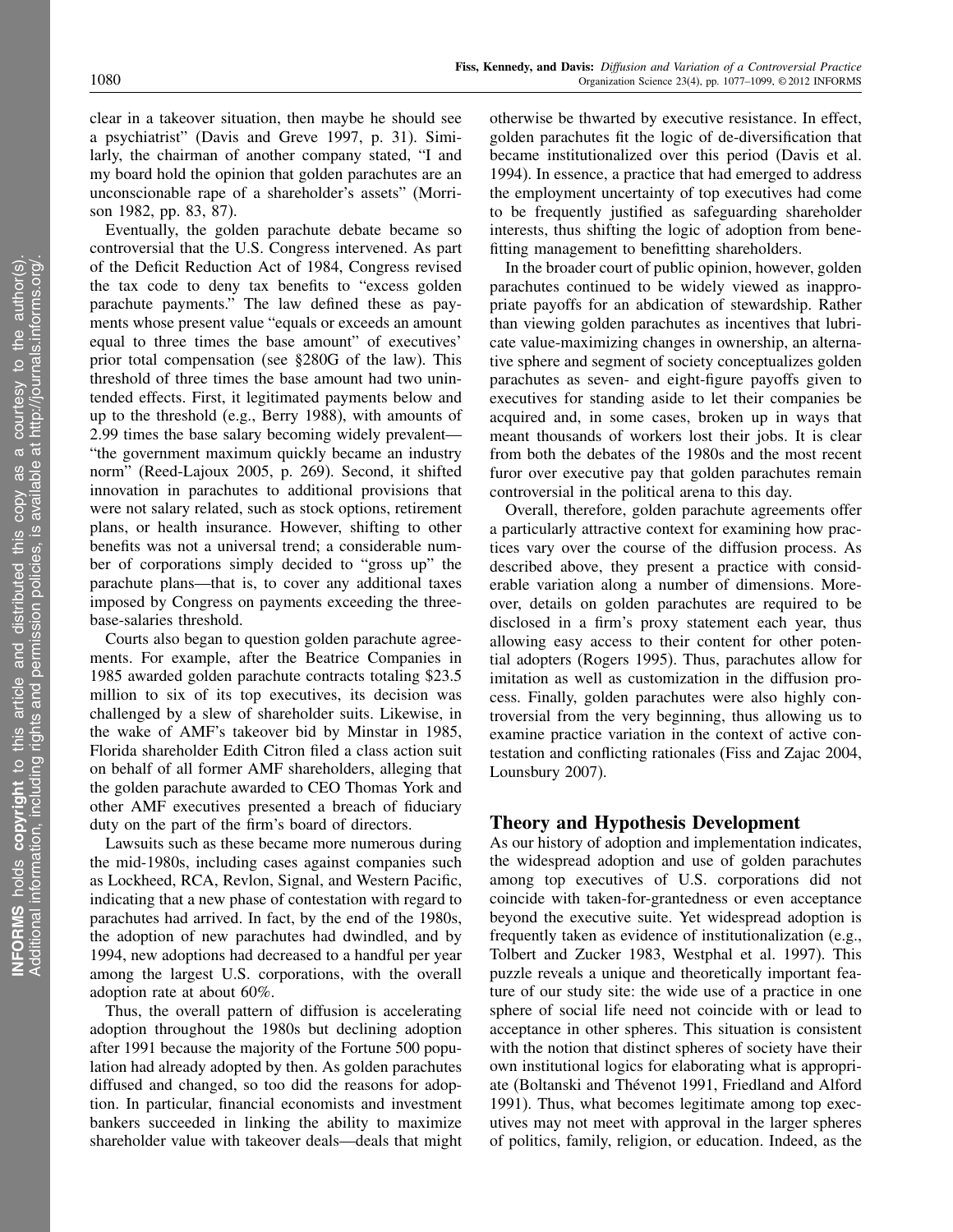history of golden parachutes illustrates, the diffusion of a practice may come with considerable contestation and countermobilization.

In traditional accounts of institutionalization, diffusing practices came to be universally accepted and taken for granted (e.g., Tolbert and Zucker 1983, Westphal et al. 1997). Here, organizations were expected to adopt or face a loss of legitimacy; for instance, a firm that did not adopt total quality management could lose contracts or face negative publicity. In contrast, we complement these prior studies by focusing here on a situation of contested diffusion where this was not at all the case. Throughout the diffusion process, golden parachutes were fiercely criticized by shareholders and in the media and were also the subject of frequent court challenges. Accordingly, our study sheds light not on a situation of growing institutionalization but rather on the diffusion trajectory of a highly controversial practice that—although becoming expected among executives—never came to be fully institutionalized in the public realm.

What, then, is the effect of such contestation on the diffusion trajectory of a practice? What differences should we expect in diffusion patterns? We suggest that variations in the implementation of the practice itself are an important window into understanding diffusion processes. Although diffusion studies have traditionally focused on the demand-side characteristics to predict the diffusion of a relatively invariant practice, recent work has suggested shifting the focus to understanding practice variation during the diffusion process (Ansari et al. 2010, Frenkel 2005, Lounsbury 2001). Regarding the current case of patterns of practice variation, we follow Ansari et al. (2010) in focusing on two fundamental dimensions to explain variation in diffusing practices: extensiveness and similarity.<sup>1</sup> Here, extensiveness measures the degree of practice implementation, and similarity measures how alike these implementations are to previous versions of the practice. Both present conceptually different dimensions in that extensiveness assesses change in degree whereas similarity assesses change in kind: "Practices are high [in similarity] but not extensive when they are truer to the previous version—but not comprehensively implemented. Practices are extensive but low [in similarity] if comprehensively implemented—but not true to the previous version" (Ansari et al. 2010, p. 73). We believe using these two dimensions of diffusing practices allows for a more fine-grained analysis of how practices vary as they spread because they capture both the nature of a practice and its actual implementation.

This argument suggests hypotheses that distinguish population- and organization-level mechanisms of practice variation (Ansari et al. 2010, Love and Cebon 2008, Schneiberg and Soule 2005). We now turn to translating the argument into hypotheses regarding variation in golden parachutes.

# Population-Level Mechanisms Affecting Practice Variation

Diffusion Trajectory and Time of Adoption. Although prior research has mostly focused on the adoption event itself, several recent studies have begun to consider issues relating to the extensiveness of practice implementation (e.g., Fiss and Zajac 2006, Lounsbury 2001, Westphal et al. 1997, Westphal and Zajac 2001). In this regard, factors influencing practice diffusion are likely to reach beyond the mere adoption event to also affect patterns of practice implementation. Developing a cognitively grounded model of how adoption motivations affect the extent of implementation, Kennedy and Fiss (2009) argue that motivations to achieve gains will be associated with more extensive practice implementation, whereas motivations to avoid losses will be associated with less extensive practice implementation. Their arguments suggest that the extensiveness of practice implementation is to a considerable extent affected by whether adopters perceive a diffusing practice as legitimate and aligned with their interest or as imposed by the institutional environment.

For the diffusion of golden parachutes, continued contestation across the diffusion process indicates that adoption was not so much driven by a desire to appear legitimate but rather by the interests of top executives. Golden parachutes evidently benefitted top management, and such severance agreements came to be increasingly expected among executives (Kleinfield 1982). As parachutes became "part of the fabric of compensation programs at most large companies" (Proeksch 1986, p. F1), there was a self-serving motivation on the part of executives to engage in elaboration and extension of the practice to include more elements. To complement this development, major law firms increasingly established in-house experts on severance packages to guide companies through the implementation process (Berry 1988). In addition, the continued contestation of golden parachutes also led to a shift in which these packages focused less on salary and instead on more provisions for additional benefits, such as the covering of legal fees or health insurance. Such benefits still benefited executives but had two advantages: first, they were harder to quantify and thus did not invite contestation to the same extent; and second, they were economically advantageous because they did not face the same tax penalties.

Given a situation of external contestation but with the presence of internal champions, this suggests a pattern in which golden parachute plans become increasingly expansive over time, which brings us to our first hypothesis.

Hypothesis 1A (H1A). A later time of adoption will have a positive effect on the extensiveness of golden parachute plans.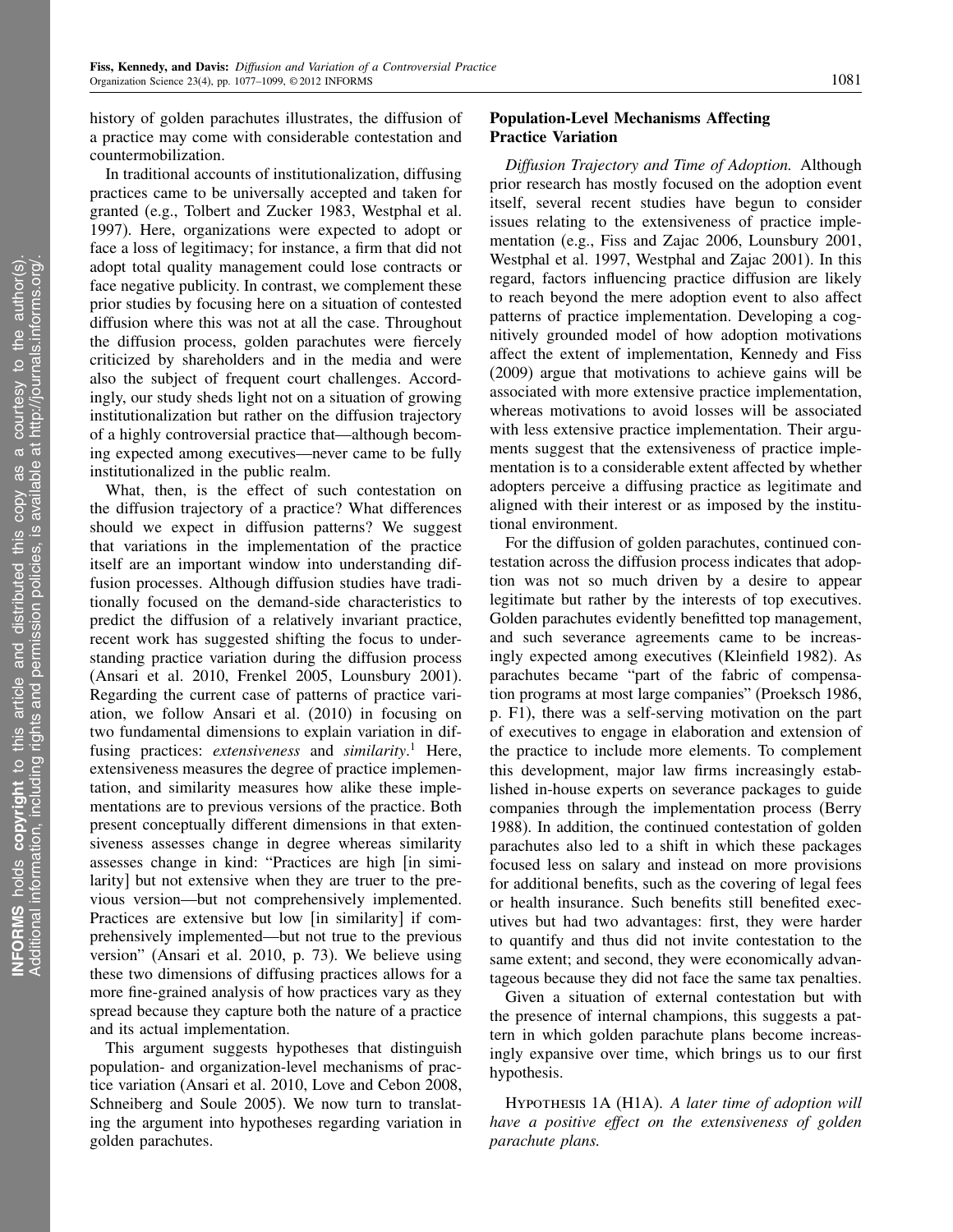Regarding the similarity to prior adoptions, extant institutional arguments primarily suggest decreasing variation in response to isomorphic pressures toward conformity. In these arguments, customization is largely restricted to early adopters, whereas later adopters are more likely to mimic the normative model or definition established by earlier adopters (e.g., Westphal et al. 1997, p. 387).

When practices are contested, however, isomorphic pressures are weaker, and there can be nothing taken for granted. This suggests a somewhat different logic for practice variation. Specifically, we can no longer expect variation to be anchored to a widely embraced normative model. Instead, contested diffusion both allows and requires later adopters to discover which forms of the practice are most appealing to some audiences and least acceptable to others. Finding this balance gains the approval of the audiences that are for the practice while avoiding protest from the audiences that are against it.

In the case of golden parachutes, there is considerable evidence that there were two distinct reactions to them. On the one hand, managers desired golden parachutes (e.g., Kleinfield 1982) and, at least to some extent, so did boards of directors. On the other hand, labor, communities that depended on companies for jobs, and elected officials who represented those communities all took a dimmer view of golden parachutes. A continued interest in adoption, together with a desire to minimize the reputational cost to the firm, should lead firms to converge on packages that are less offensive to outside audiences. Again, this process is likely to be aided by the emergence of compensation specialists at outside law firms guiding firms through the implementation process, helping these firms to create potentially less offensive packages. Drawing on these arguments, this suggests that over time, parachute plans should come to increasingly resemble those of prior adopters. Hence, we propose the following hypothesis.

# HYPOTHESIS 1B (H1B). A later time of adoption will have a positive effect on the similarity of golden parachute plans.

Information Availability. An important issue regarding practice variation relates to the availability of information about a diffusing practice. Specifically, greater availability of information is likely to be associated with greater extensiveness (Ansari et al. 2010). In the absence of detailed information, risk aversion is likely to negatively affect deviation. Particularly during the early period of practice diffusion, when there is limited information about the effectiveness of a new practice or when it is likely to generate political controversy, as golden parachutes did, we expect organizational decision makers to proceed more cautiously and incrementally with adoption (Mooney and Lee 1999, Rice and Rogers 1980). However, as more information about the practice becomes available, potential adopters are better able to understand the practice and which features are particularly problematic, and this knowledge should enable them to implement more extensive versions of a practice (Glick and Hays 1991, Mooney and Lee 1999).

Regarding the availability of information, the media play an important role in disseminating information by facilitating the sharing of information and knowledge (Gamson et al. 1992, Pollock and Rindova 2003, Sine et al. 2005). Specifically, media discourse is a central venue for conversations about new products and practices and acts as a key source of sensemaking (Fiss and Hirsch 2005, Kennedy 2008); thus the media not only cover but also construct social realities and agendas (Zilber 2006). We follow Strang and Macy (2001) in assuming a model of boundedly rational actors seeking to learn from limited information about the experiences of others, particularly by emulating the most successful peers. Regarding golden parachutes, increasing diffusion was associated with a considerable growth in the coverage of such severance agreements, thus providing potential adopters with considerable information about the nature of these practices and "success stories" regarding the experiences of peer firms. Building on these arguments, we expect growing media discourse to be associated with greater knowledge about the diffusing practice, thus reducing uncertainty and allowing adopters to implement more extensive and potentially less offensive versions of a practice, particularly when controlling for whether the media coverage presents a practice as contested (Green 2004, Sine et al.  $2005$ ).<sup>2</sup> This leads us to our next hypothesis.

# Hypothesis 2A (H2A). Media coverage of golden parachutes will have a positive effect on the extensiveness of golden parachute plans.

At the same time, greater information availability about a practice also provides potential adopters with more leeway to match the practice to their specific needs. Regarding the effect of media coverage on the adoption of a contested practice, greater information availability might provide potential adopters with knowledge as to what features resulted in positive experiences and what features prompted resistance from outside constituents. Once workable arrangements have been identified, there not only may be costs of continued variation, but there also may remain few possible efficiency increases. Accordingly, availability of information about prior adopters' experiences will likely promote convergence on implementations that worked well elsewhere. Controlling for the contested nature of the media discourse, this argument would suggest that increased media coverage will lead newly adopted plans to be more similar to those previously adopted. Accordingly, we suggest the following hypothesis.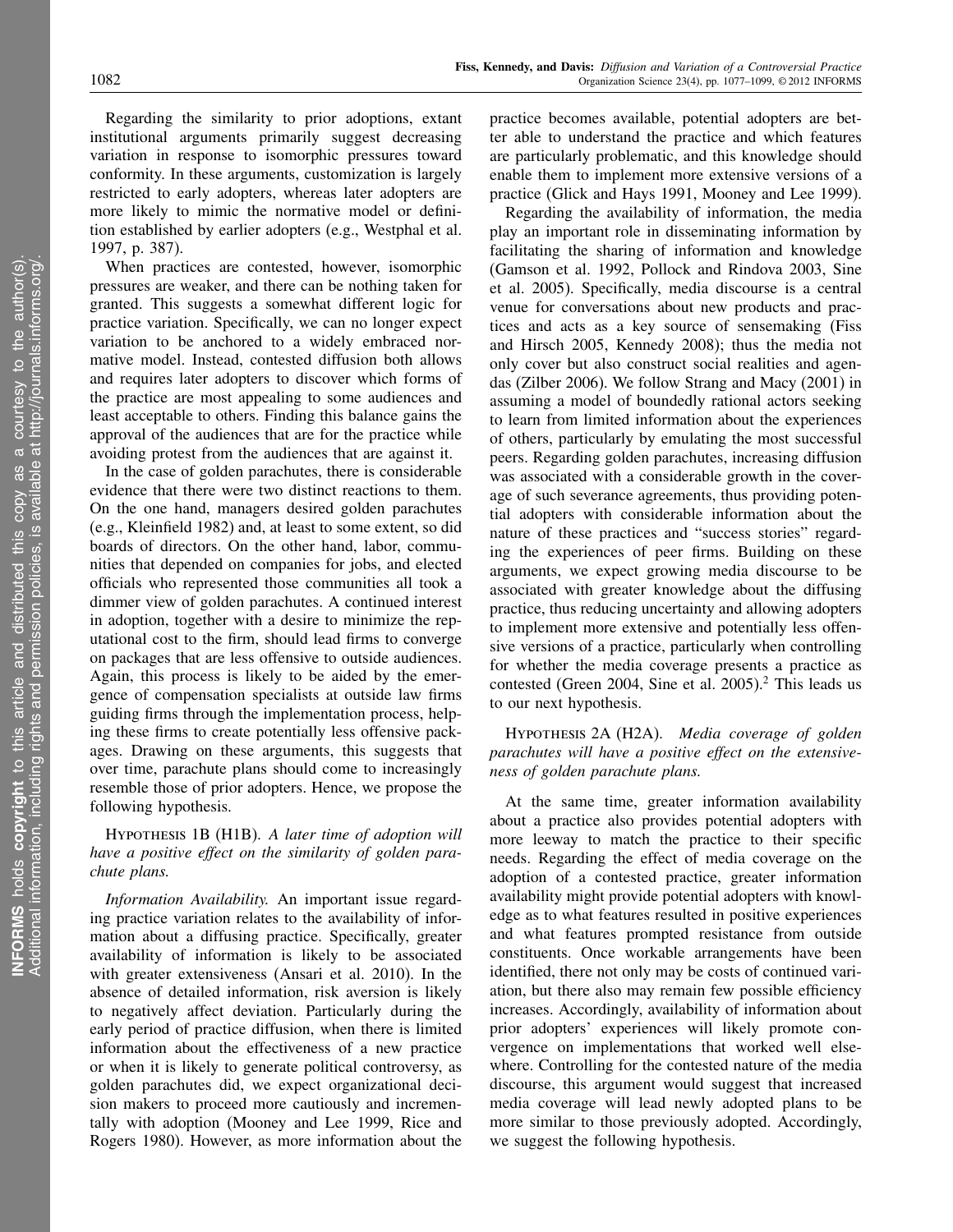Hypothesis 2B (H2B). Media coverage of golden parachutes will have a positive effect on the similarity of golden parachute plans.

Regulative Environment and Legal Challenges. Variation in diffusing practices is furthermore likely to be affected by the regulative environment in which adoption and implementation take place (e.g., Sine et al. 2005, Suchman 1995). In this regard, contested practices and innovations are particularly likely to be challenged in court by stakeholders or other organizations that stand to gain from either inhibiting diffusion or affecting what version of the practice is adopted. Regarding the current context, such lawsuits—both those already decided and those still pending—introduce greater uncertainty into the process of creating parachutes.

As noted above, golden parachutes became the target of several highly publicized legal suits in which both shareholders and acquirers challenged the legitimacy of these severance packages in court. However, although a number of potential test cases were tried, the courts generally did not take a definite position on the enforceability of golden parachute contracts, and considerable legal uncertainty persisted even during the later 1980s (Bress 1987). In particular, application of the business judgment rule made it more likely that carefully drafted parachutes would be upheld. Nevertheless, the presence of these court cases and the associated indeterminacy regarding the legal standing of golden parachutes present a dilemma for boards of directors because they lead to considerable uncertainty regarding what versions of the parachute are acceptable. In response, the risk of the unwanted publicity associated with a legal challenge as well as the threat of legal liability should make directors less willing to award large parachutes to management. As the head of a senior consultancy noted, "The suits have people skittish" (Proeksch 1986, p. F1). We therefore expect contestation in the regulative environment to inhibit the adoption of extensive golden parachute plans. Accordingly, we hypothesize the following.

# Hypothesis 3A (H3A). Court cases against golden parachutes will have a negative effect on the extensiveness of golden parachute plans.

In a similar vein, the presence of legal contestation of golden parachutes should also affect how far corporations look to prior parachutes as models for their own severance agreements. On the one hand, the presence of court challenges suggests that firms may consider adjusting their own plans to avoid the risk of having them invalidated by a negative judgment. In the related case of poison pills, private law firms additionally acted as legal entrepreneurs that developed and marketed new products (Powell 1993), leading to the emergence of new legal devices for responding to court challenges. Accordingly, one might argue that the presence of court cases will have a negative effect on the similarity of golden parachutes.

On the other hand, however, a strategy of plan differentiation might require significant changes to plans and considerable effort in setting up severance agreements that may be dissimilar enough to avoid court challenges. When faced with considerable uncertainty regarding the best course of action, prior work has pointed to the importance of imitation processes (e.g., DiMaggio and Powell 1983, Haunschild and Miner 1997). In the regulatory domain, adopting versions of a contested practice that resemble those of other adopters has the added benefit of also providing a "safety in numbers" effect because an increasing number of similar plans makes legal challenges less feasible. In contrast, adoption of a fairly unique plan that differs considerably from standard plans in use makes it more likely a corporation will attract unwanted attention from the opponents of golden parachutes. Adopting plans similar to those adopted previously thus reduces the risk that the corporation will be singled out for legal contestation.

Given considerable arguments suggesting both negative and positive effects of court cases on plan similarity, it is more difficult to make a clear prediction. Where there is legal uncertainty about a practice, however, the cost of deviating from previous models is likely to be higher, both in terms of reputation and in retaining outside counsel capable of developing new types of contracts that are likely to be upheld. Thus, we cautiously adopt the following hypothesis.

Hypothesis 3B (H3B). Court cases against golden parachutes will have a positive effect on the similarity of golden parachute plans.

# Organization-Level Mechanisms Affecting Practice Variation

Firm Visibility. Patterns of practice variation are likely to be influenced by organization-level factors. In particular, prior research suggests that the specific form an adopted practice takes is likely to be influenced by the visibility of the adopting organization. This is even more likely if the practice in question is contested, as is the case in the current context. As suggested by Oliver (1991), exposure to or isolation from a variety of diverse stakeholder groups is likely to affect a firm's response to institutional pressures. Similarly, Meznar and Nigh (1995) have argued that visibility of firms in the media makes them more responsive to social and political pressures. Visibility of firms has been shown to affect issues such as corporate philanthropy (Brammer and Millington 2006), the framing of strategic change (Fiss and Zajac 2006), and profit margins (Erfle and McMillan 1990).

This suggests that the visibility of an adopting firm will likely also affect the extensiveness of practice implementation. Regarding golden parachutes, because of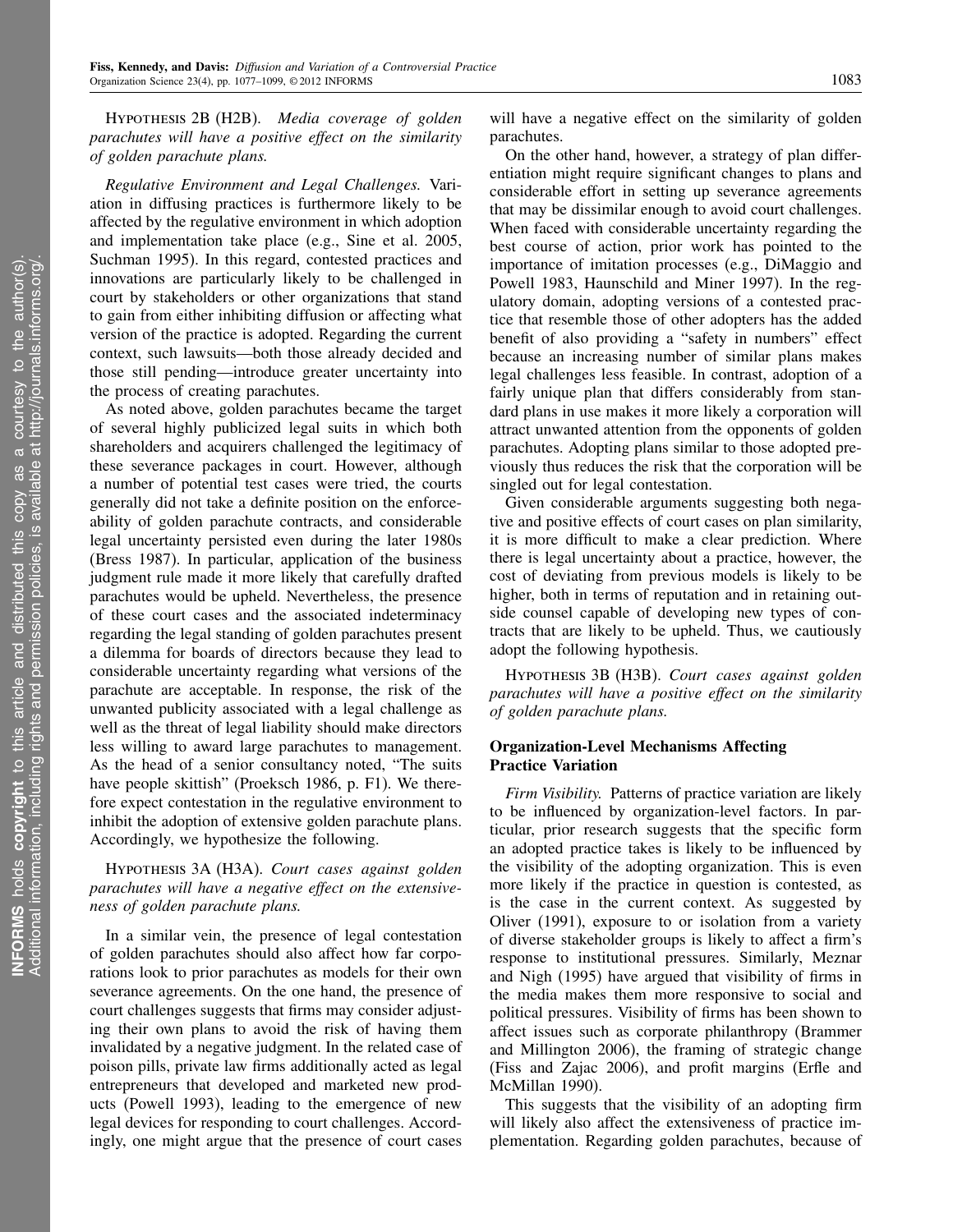the increasing attention and opposition to them on the part of shareholders and the public, boards would usually prefer that these agreements did not come under close scrutiny (Berry 1988). Because visibility in the media creates exposure to constituent groups such as shareholders, visibility should lead firms to adopt versions of a practice that are less extensive rather than more extensive in order to avoid antagonizing these constituents. Conversely, firms with a lower profile may face fewer constraints in offering their executives more elaborate parachute packages. This suggests the following effect of visibility of practice extensiveness.

# Hypothesis 4A (H4A). Greater visibility of a firm will have a negative effect on the extensiveness of its golden parachute plan.

Furthermore, the visibility of an adopting organization is likely to affect not only the extent of the adopted practice but also whether the version of a practice it implements resembles prior adoptions. Actors that are more centrally located in networks of social relations face greater restrictions on their actions (Davis 1991, Leblebici et al. 1991, Strang and Soule 1998). Similarly, organizations with greater visibility are likely to be more limited in their ability to adopt custom-tailored versions, making them more likely to implement versions of a practice that are also adopted by other organizations. Given the contested nature of golden parachutes, this suggests that highly visible organizations would be more likely to adopt "plain vanilla" versions of the practice in order to avoid negative press coverage rather than standing out with unique versions of the plan. Accordingly, more visible organizations are likely to implement the kind of practice that is commonly implemented by prior adopters during that time of the diffusion process. This suggests the following hypothesis regarding similarity in diffusing golden parachute plans.

# Hypothesis 4B (H4B). Greater visibility of a firm will have a positive effect on the similarity of its golden parachute plan to those of prior adopters.

Takeover Exposure. Firms also differ in terms of their exposure to hostile bids for a change in control, an issue particularly germane with regard to golden parachute arrangements. A key argument for the adoption of parachutes is that they allow the firm to recruit and retain talented executives. However, if a firm already faces a takeover bid, there is no need for the parachutes' recruiting attributes, and executives are also unlikely to leave their employment in the midst of a takeover battle. Accordingly, boards of directors that deploy a golden parachute after a takeover bid face considerable challenges in justifying the expense (Bress 1987). For these reasons, "it is also considered bad form to hastily draw these agreements right after a hostile bid

arises. They look less suspect to outsiders if they are fixtures before bids crop up" (Kleinfield 1982, p. D1). For instance, when Garfinckel, Brooks Brothers, Miller & Rhoades Inc. implemented a quite generous plan only a day before a hostile bid by Allied Stores became public, a number of questions arose about whether this was a legitimate plan. Because such parachutes are much more difficult to justify, we would expect boards to approve, on average, less generous severance agreements when in the middle of a takeover battle. Thus, we propose the following hypothesis.

# Hypothesis 5A (H5A). The presence of a takeover bid for the focal firm will have a negative effect on the extensiveness of its golden parachute plan.

Golden parachute plans adopted in the midst of a takeover battle are, furthermore, likely to be more similar to other plans previously adopted. Specifically, the evident difficulty of justifying the adoption of a golden parachute plan at that time should lead boards to implement plans similar to those that have already been adopted by other large corporations. Adopting a fairly standard plan allows the boards to point toward precedent as well as "safety in numbers" (Ahmadjian and Robinson 2001), which appears particularly important given the challenges in rationalizing the plan based on the timing of the adoption. Such last-minute parachutes have also been criticized as contracts that are legally not enforceable because the executives had not done anything to warrant the payout (e.g., Greenhouse 1985), but prior adoption and payout of similar plans reduces the likelihood of court challenges for the board. Accordingly, we expect the following relationship.

Hypothesis 5B (H5B). The presence of a takeover bid for the focal firm will have a positive effect on the similarity of its golden parachute plan to those of prior adopters.

Managerial Influence. Variation among severance agreements is furthermore likely to be affected by managers' ability to be united in their interests. For instance, executives who have made firm-specific investments with their careers will expect some protection from the hazard of loss of employment (Singh and Harianto 1989). Beyond such human capital arguments, however, the balance of power between executives and boards of directors also governs the nature of golden parachute payments. Negotiations about golden parachute packages are generally dealt with at the board level and do not require shareholder approval, thus increasing the likelihood that powerful managers will aim to use social influence mechanisms to affect how agreements are actually implemented (Belliveau et al. 1996, Fiss 2006).

Regarding the ability of managers to negotiate their severance agreements, CEOs hired from the outside may have a significant advantage vis-à-vis the board in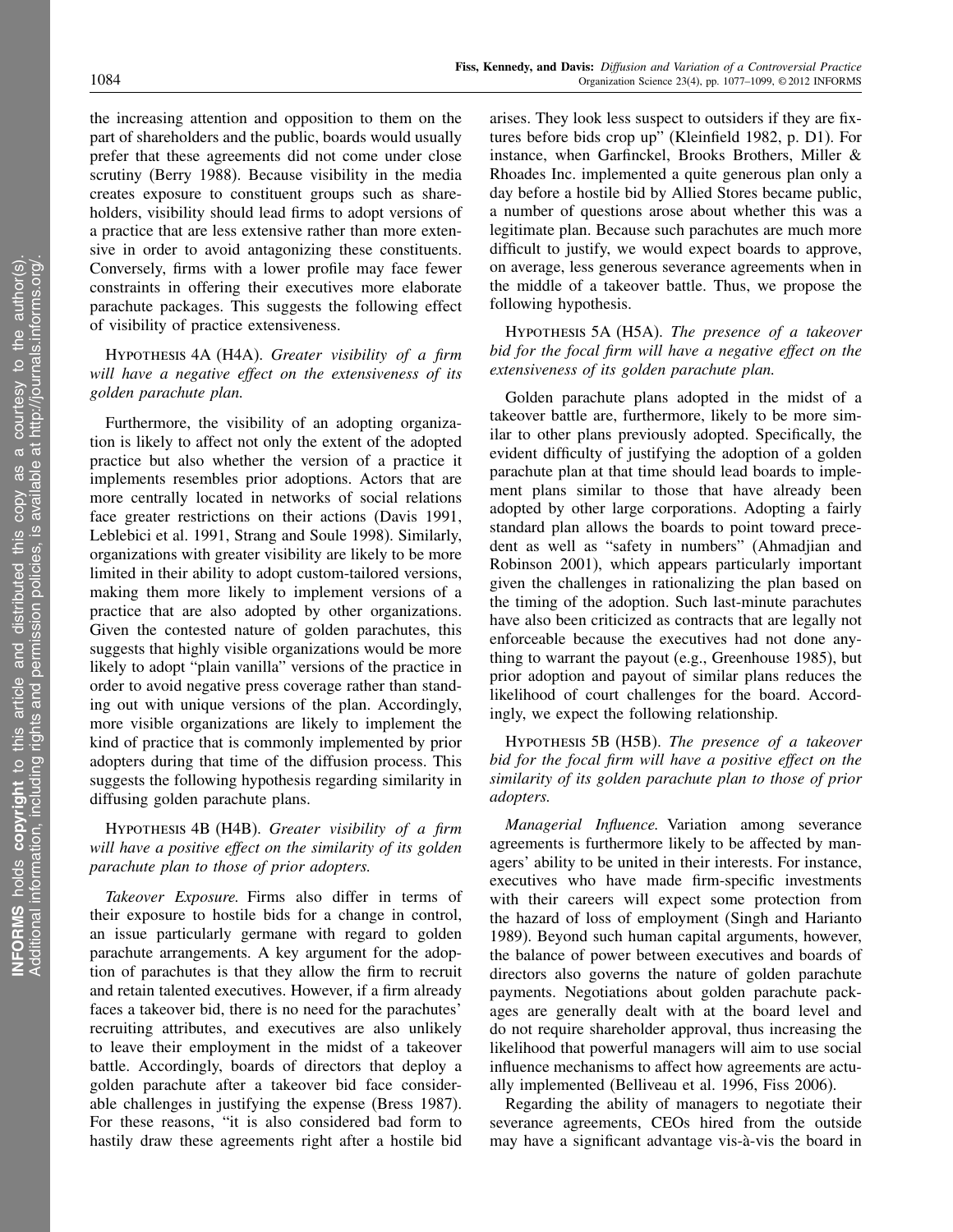such negotiations. In particular, the availability of other options should increase the bargaining power of outsider CEOs, whereas inside candidates are usually seen by the board to have fewer options (Lawler and Bacharach 1979, Hermalin and Weisbach 2003). Furthermore, boards are likely to be more powerful in negotiations with inside candidates because there are likely several potential candidates (Elsaid et al. 2009). In combination, these arguments suggest that executives hired from the outside will be able to negotiate for more extensive parachute packages than would CEOs hired from the inside. Thus, we hypothesize the following.

HYPOTHESIS 6A (H6A). Having an outsider CEO will have a positive effect on the extensiveness of a firm's golden parachute plan.

Similar arguments also apply to the CEO's ability to ask for unique elements in the parachute. Boards tend to make fairly extensive use of benchmarking in setting executive compensation (Porac et al. 1999). With uncertainty about parachute agreements, boards should generally opt for severance packages that are similar to those packages adopted by a large number of other firms rather than for unique packages, thus reducing the likelihood of stakeholder resistance and lawsuits. The need to show that a parachute agreement is comparable to other agreements seems particularly important because, as one acquirer stated, "Some shareholders will be gunning for directors in every case" (Proeksch 1986, p. F1). However, the board's ability to negotiate a standard package is likely to be countered by a CEO's ability to demand a customized package. In particular, CEOs hired from the outside should face fewer constraints in asking for parachute contracts tailored to their specific needs and whims, resulting in parachute packages that are less similar to the average contract. This suggests the following hypothesis.

HYPOTHESIS 6B (H6B). Having an outsider CEO will have a negative effect on the similarity of a firm's golden parachute plan to those of prior adopters.

# Data and Methods

To test our hypotheses about extensiveness and similarity of golden parachute agreements, we collected details on all golden parachute contracts adopted by publicly listed U.S. firms included in either the 1980 or the 1986 Fortune 500 lists. Following Davis and Greve (1997), we identified parachute adoption as a formal obligation to provide compensation to an executive contingent upon a "change in control" in the corporation. If a severance agreement did not explicitly mention a change-in-control clause, it was not counted as a golden parachute. In contrast to Davis and Greve, however, we do include packages that consisted primarily of compensation other than cash (e.g., accelerated stock options), benefits (e.g.,





insurance), or coverage of legal fees, as long as these packages were specifically triggered by a change in control.

#### Adoptions and Periodization

U.S. firms adopted 314 parachute agreements between 1980 and 1990. After excluding cases with incomplete data, 294 golden parachute agreements were available for analysis. Figure 1 shows the number of new parachute agreements put in place each year. The peak years for adoption were 1982 and 1983. By the end of 1982, the variations implemented by early adopters contained all of the major contract provisions we identified as relevant for our analysis of practice variation. In 1984, agreements dropped to a lower but mostly steady level through 1986. Paradoxically, 1984's Congressional action to tax golden parachute payments signaled that the idea of a golden parachute had truly arrived. Then, 1987 marked the beginning of a mostly downward trend—1989 was a blip exception—that tailed off sharply at the decade's end. Going beyond our data analysis window, other studies of golden parachutes suggest that adoptions remained extremely low in the early 1990s (Narayanan and Sundaram 2000).

Thus, we select 1980–1990 as the period in which golden parachutes diffused and became standard corporate practice (Davis and Greve 1997). For purposes of our analysis, we define the early versus middle versus late years of the period as 1980–1983, 1984–1986, and 1987–1990, respectively. These roughly equal periods line up well with three different levels and trends of adoption activity, but the growth and decline at the beginning and end of the decade are steep enough that expanding the middle period a year either way has little effect on our analyses.

### Defining Features of Golden Parachutes: A Concept Network Approach

To analyze changes in the features of golden parachute contracts, we identified the range of distinct provisions they included. From a close reading of all the agreements, we identified 13 such provisions, which are listed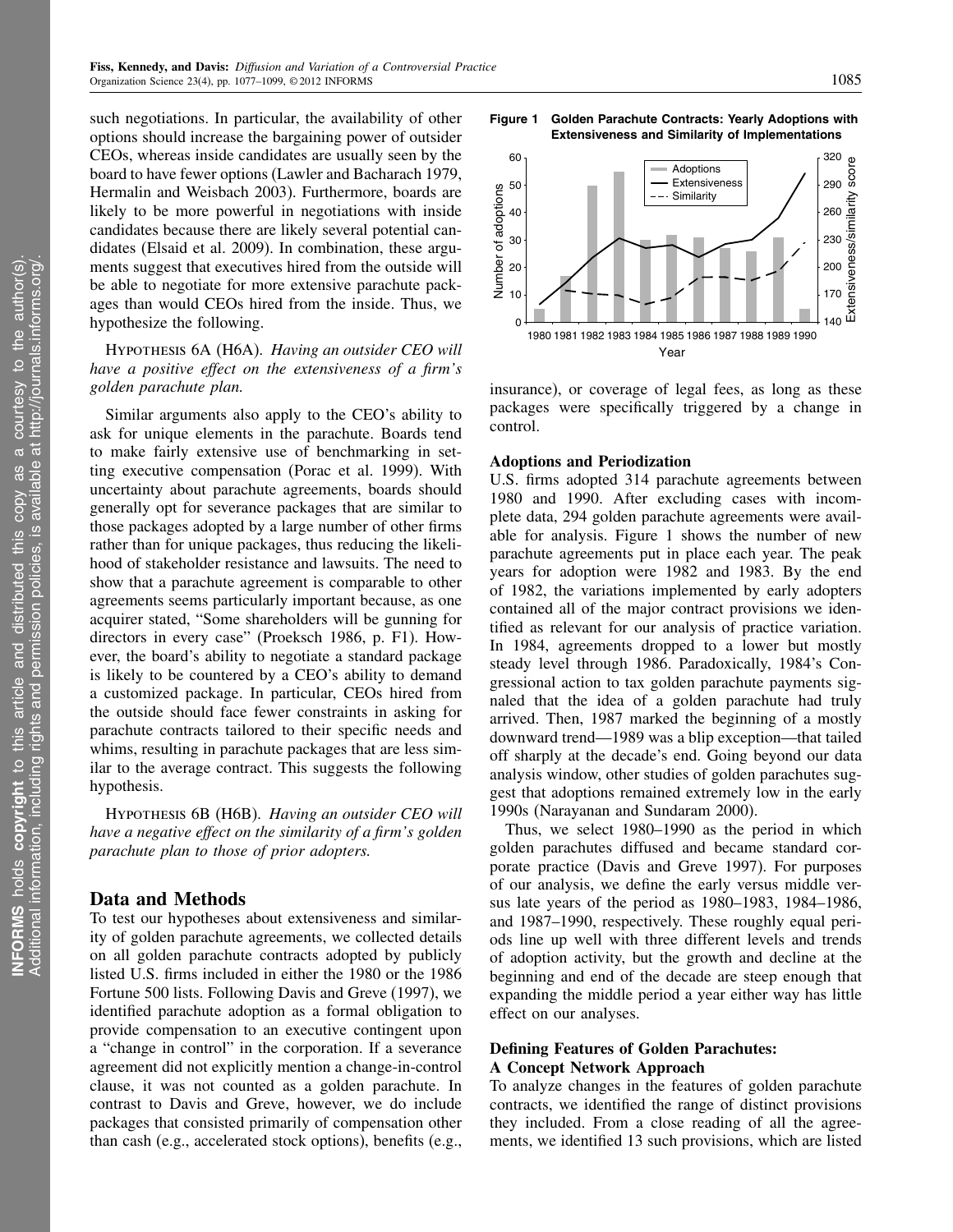#### Table 1 Golden Parachute Provisions

|                                                                                 |                          |           | Normal eigenvector centrality |           |  |  |  |
|---------------------------------------------------------------------------------|--------------------------|-----------|-------------------------------|-----------|--|--|--|
| Description                                                                     | Figure 2<br>abbreviation | 1980-1983 | 1984-1986                     | 1987-1990 |  |  |  |
| 1. Voluntary termination of the officer as a trigger                            | Voluntary                | 71.4      | 71.9                          | 71.0      |  |  |  |
| 2. Involuntary termination of the officer as a trigger                          | Involuntary              | 56.2      | 61.2                          | 62.0      |  |  |  |
| 3. Continued employment of the officer after a<br>change in control             | Continuation             | 55.1      | 53.0                          | 60.4      |  |  |  |
| 4. Lump-sum payment option for covered officers                                 | Lumpsum                  | 51.6      | 51.7                          | 50.6      |  |  |  |
| 5. Bonus awarded to the officer(s)                                              | <b>Bonus</b>             | 49.5      | 43.6                          | 45.6      |  |  |  |
| 6. Health insurance continuation for officer(s) after<br>a change in control    | Insurance                | 35.8      | 34.7                          | 30.1      |  |  |  |
| 7. Retirement benefits continuation for officer(s)<br>after a change in control | Retirement               | 33.5      | 33.4                          | 25.8      |  |  |  |
| 8. Other benefits continuation for officer(s) after a<br>change in control      | <b>Benefits</b>          | 18.3      | 25.3                          | 29.6      |  |  |  |
| 9. Stock option payments to officers                                            | Stockoptions             | 26.0      | 19.3                          | 12.3      |  |  |  |
| 10. Stock grant payments to officers                                            | Grants                   | 9.4       | 13.5                          | 10.9      |  |  |  |
| 11. Relocation fees for officers covered                                        | Relocation               | 9.4       | 7.9                           | 4.4       |  |  |  |
| 12. Legal fees for officers covered                                             | Legalfees                | 2.7       | 10.9                          | 9.2       |  |  |  |
| 13. Noncompetition clause included                                              | Noncompete               | 3.0       | 3.6                           | 2.0       |  |  |  |

in Table 1. Of these 13 distinct provisions, 11 had appeared in at least one agreement by the end of 1981, and all 13 had appeared by the end of 1982. These 13 provisions of golden parachutes represent the range of options adopting boards of directors might choose to include when entering into change-of-ownership severance arrangements with their officers. We coded every agreement for the presence or absence of each of the 13 provisions.

Table 1 shows these 13 features of golden parachutes in rank order of co-occurrence with other provisions, weighted by the frequency of co-occurring provisions. For example, the first five items tell us that golden parachutes became known as contracts that guaranteed officers a bonus for selling the company, usually as a lump-sum payment even though the promise of continued employment was typically part of the deal as well, regardless of whether covered executives decided to leave voluntarily or because they were let go.

The 13 features in Table 1 reflect the variety and range of concerns covered in our earlier discussion of the history of golden parachutes. As explained previously, golden parachutes departed from prior executive severance agreements by offering compensation and benefits in the case of ownership changes—and doing so with generosity designed to overcome executive resistance to such changes. Another commonly discussed feature of golden parachutes is the percentage of salary included in such plans. Although this feature of contracts has been examined previously (Singh and Harianto 1989), the U.S. Congress imposed limits on it in the Tax Reform Act of 1984. Specifically, that act imposed increased tax liabilities on executives for "excessive" golden parachute payments, usually defined as payments whose present value equaled or exceeded three times the executive's average total compensation in the five years preceding

the takeover. For several years, penalties were significant for both employers and departing executives. For the former, they included a loss of the company's tax deduction on the extra compensation; for the latter, a surcharge of 20% on the executive's personal income tax. Between limits to these payoffs and our interest in variation rather than excess, we use salary percentage as a control variable.

To understand the importance of provisions for the overall practice, we draw on network methods to analyze the provisions in Table 1 in terms of their coimplementation with other provisions. The intuition here is that provisions that co-occur with others frequently or almost always are most central to the concept, whereas those that rarely co-occur are more peripheral. To assemble such a view of which contract features were most essential to golden parachute implementations, we created for each period a two-mode affiliation matrix relating agreements to contract provisions. Furthermore, to allow an easy visualization, we converted that two-mode matrix into a single-mode adjacency matrix showing how the contract provisions co-occurred in agreements. In such a model of relations among contract provisions, those that co-occur most often can be viewed as the provisions most essential to the emerging standard for what ought to be implemented in golden parachute agreements.

Furthermore, core versus peripheral conditions can be tangibly measured using a variety of measures of network centrality. For our study, we chose eigenvector centrality for two benefits that meet our needs as summarized by Bonacich and colleagues (Bonacich 2007, Bonacich et al. 1998). First, eigenvector centrality offers the advantage of paying attention to the weight or frequency of links between items, so more frequent co-occurrences between items are taken into account.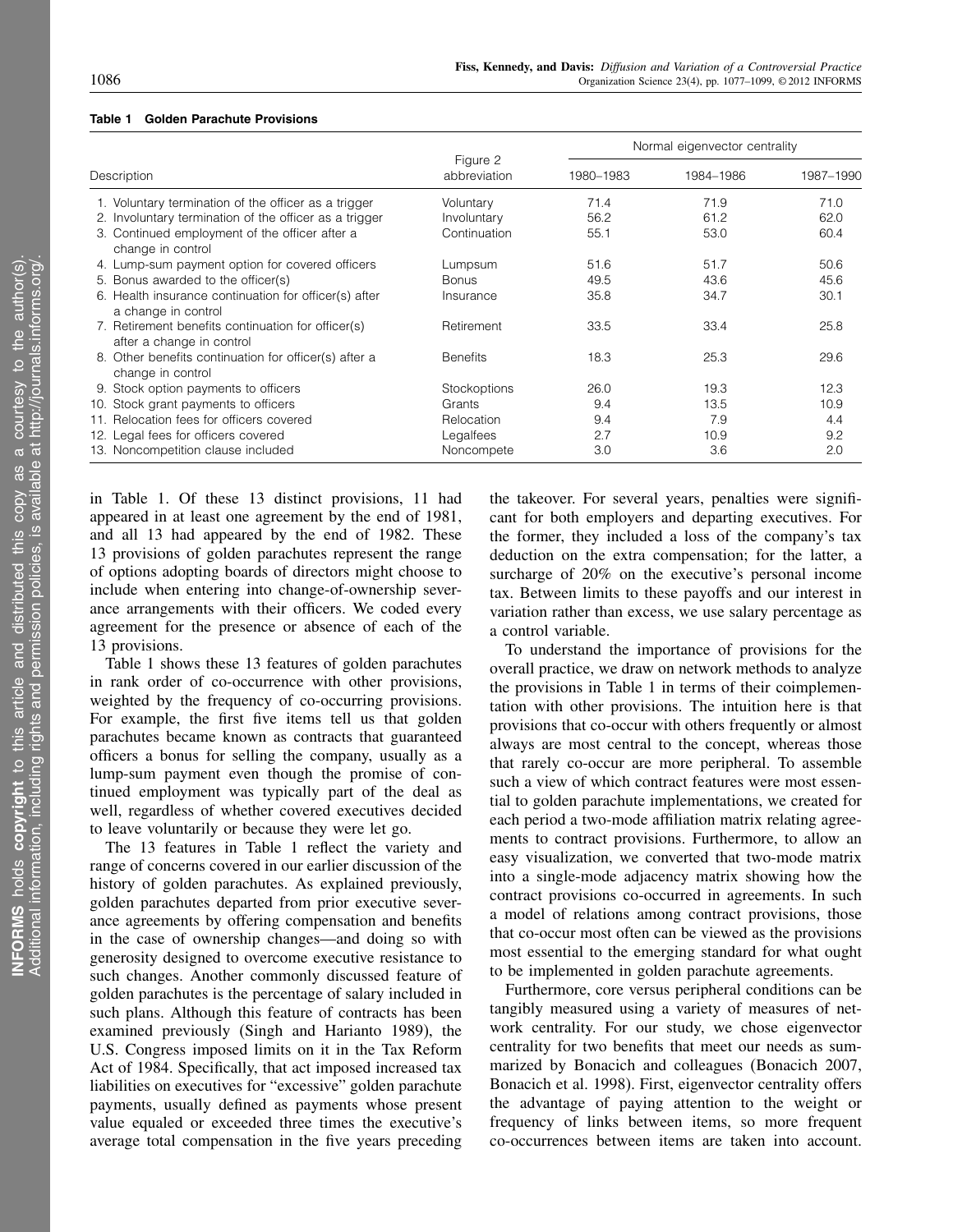Second, the measure also takes a network's entire pattern of connectedness into account in a way that effectively weights the connections that contribute to a node's centrality score by their own respective connectedness. Accordingly, being connected to a large number of nodes that are peripheral to the core structure of a network does not produce the same eigenvector centrality as having the same number of connections to a set of nodes very much at the network's center. This is precisely what we want to measure in order to analyze how implemented contract provisions changed as contracts unfolded. That is, we want to know how the features of golden parachute contracts either fit into or depart from the prior selection of provisions over time.

The rightmost three columns of Table 1 show the results of the eigenvector analysis on three versions of the two-mode affiliation matrix relating contracts to provisions—one for each of the early (1980–1983), middle (1984–1986), and late (1987–1990) adoption periods. It is evident that voluntary and involuntary termination provisions—allowing the executive to leave by his or her own choice or only after being dismissed—have the highest centrality scores, followed by provisions regarding the executive's continued employment with the corporation as well as a lump-sum salary and bonus payments. Looking down the rows, one sees that the there is a steep drop-off in centrality scores in the last third or so of the list, with relocation and legal fee provisions as well as noncompetition clauses as the lowestscoring provisions. Looking across the rows, the bottom five items account for less than 10% of the total centrality score in each of the three time periods, and the top five account for two-thirds of the same total in all three periods. Moreover, no contract provision moves from the top or the bottom of this co-occurrence ranking. This fits with our observation that the defining provisions of golden parachutes were all introduced early in the diffusion process of this controversial compensation practice—by the end of 1982.

To better understand and explain the patterns of association among contract provisions, we also used network visualization techniques to explore how patterns changed over time. For that, we converted our two-mode network data to single-mode provision-by-provision adjacency matrices, as mentioned above, and we used these three matrices—one for each period. As opposed to social networks that model relations among people, concept networks show the pattern of relations among the parachute elements out of which the practice emerged.

Figure 2 shows separate concept networks for the early, middle, and later adoption periods. As suggested by the eigenvector centralities shown in Table 1, the golden parachute concept networks show a high degree of centralization. That is, all of the contract provisions co-occur with a majority of the other provisions; none is completely isolated or implemented with a small and distinct subset of the array of contract provision options. The left-hand side of Figure 2 defines a series of bands that correspond to Freeman's degree centrality of the nodes in each of the three concept networks. This simplest of centrality measures is useful for visualization because it maps to a very tangible aspect of network data: it is defined simply as the number of other nodes to which a node is connected (Freeman 1979).

It is important to note what the diagrams in Figure 2 show—and what they do not show. First, the diagrams show centrality of elements at the practice level, not the level of the individual golden parachute, making

Figure 2 Golden Parachute Contract Provisions Most Commonly Implemented by Period

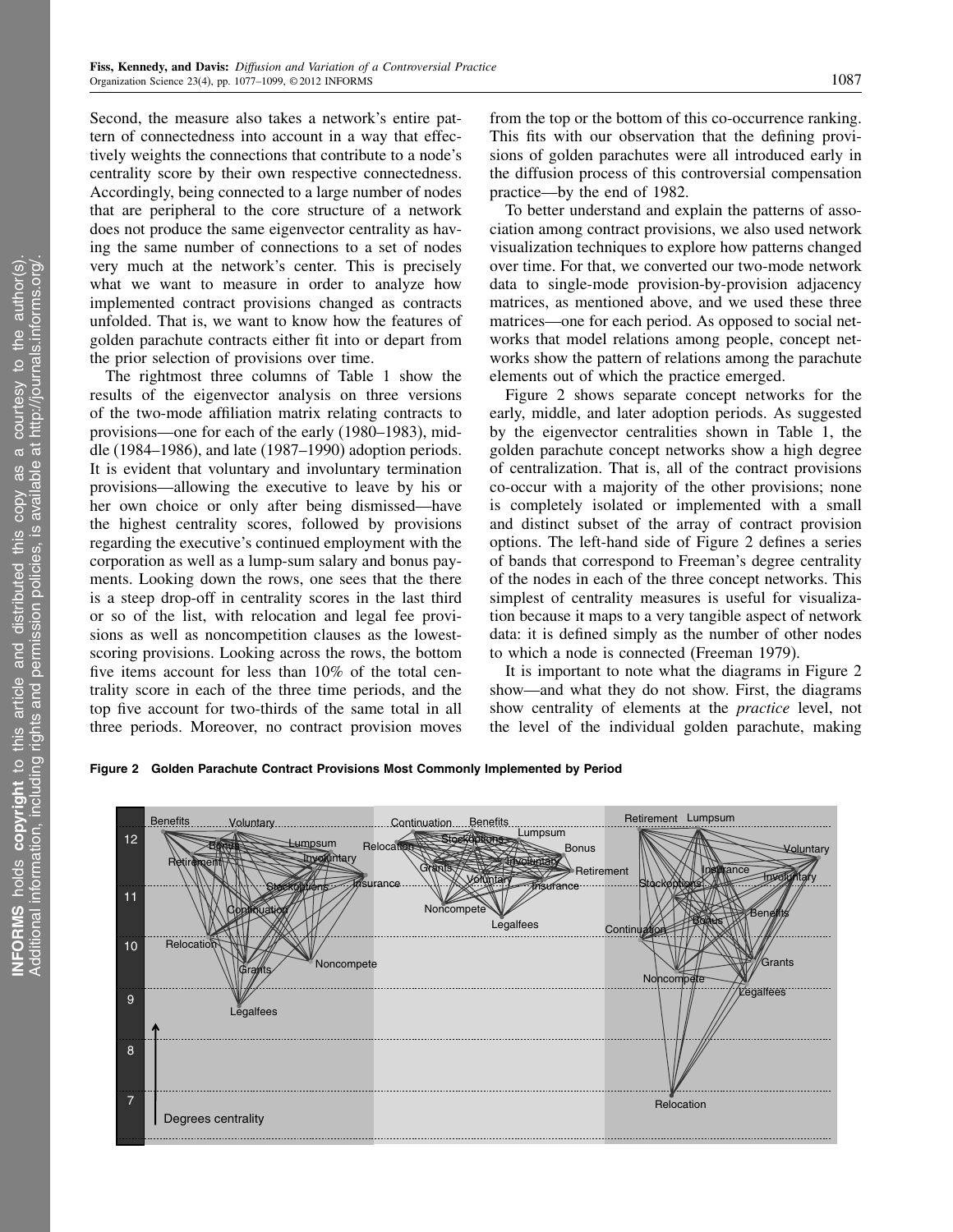them useful for tracking changes in the composition of a practice overall. Second, although presented in two dimensions, each of these diagrams is based on a threedimensional layout algorithm, and all are all laid out with the most central contract provisions at the top of the page, roughly in planes that tilt slightly from left to right. Each plane contains provisions with a similar degree centrality, and lower planes thus equal lower levels of degree centrality. In a concept network with relations among 13 ideas or practices, 12 is the highest possible degree centrality. For the contract provisions that have degrees centrality of 12, this means that the collection of contracts in which they appear—when taken all together—add up to at least one connection to all of the other contract provisions. Although simple and intuitive, this visualization of degree centrality does not show how frequently connections co-occur. That can be shown with heavier lines between nodes; however, the current state of the art in network visualization is such that this quickly makes it harder to see the overall structure—the branches quickly obscure the forest. From the eigenvector centralities in Table 1, however, several contract provisions highly connected in the later period are not frequently highly connected, so they are weighted less and score lower. For example, relocation is fully connected in the middle period, but it still has a lower eigenvector score because it is infrequently coimplemented with other provisions.

The concept network visualization we employ is helpful in tracking shifts in the centrality of golden parachute elements over time. Consistent with what we expect of a coherent concept, the concept network is quite centralized, even early on, but not as centralized as it becomes in the second period, when the golden parachutes' core elements become clearer. As the practice diffuses, information about the choices of prior adopters becomes available, along with a growing sense about what aspects of the practice are either useful or problematic. Later adopters thus stand to benefit from greater information about adoption experiences. In the case of golden parachutes, that information relates to being effective at neutralizing executive resistance to ownership changing deals and, for executives, profiting handsomely in the process. However, results for the third panel again indicate a less centralized concept network in the third period, indicating that as the extensiveness of parachute agreements increases, so does the variance in the centrality of individual practice elements. We discuss this finding further as we later review our statistical analyses.

#### Dependent Variables

The concept network data we develop are furthermore useful for constructing measures of practice extensiveness and similarity. The underlying intuition here is that we use each provision's eigenvector centralities to weigh its importance for calculating both extensiveness and similarity. Conceptually, implementation extensiveness depends more on including or omitting provisions highly central to the golden parachute concept than provisions that are more peripheral in golden parachute implementations. Our measure is thus constructed in relation to the typical parachute for a given period. Although, of course, both core and peripheral features are needed to achieve high extensiveness scores, features that are more central and thus more essential to a practice should be weighted more heavily than are those that are more peripheral. For instance, consider two parachute agreements, A and B, each comprising only three features, for the sake of simplicity. However, agreement A comprises three features that are conceptually central (i.e., features that are essential to golden parachutes and are shared by a large number of agreements), whereas agreement B comprises three features that are not essential to the golden parachute practice (i.e., features that are comparatively rare). A simple count measure would indicate the same extensiveness score for agreements A and B. However, weighting each feature by its centrality ensures that agreement A is assigned a higher score than agreement B because agreement A implements more features that are highly central to the parachute concept. The same goes for calculating the similarity of agreements: including or omitting specific features of a diffusing practice matters more when they are central to the concept than when they are peripheral. The following paragraphs explain how we use this logic to calculate the measures of extensiveness and similarity.

Extensiveness. To measure the extensiveness of a golden parachute contract's implementation with respect to emerging expectations for what one should include, we sum the products of dummies for each of the 13 contract provisions and the prior period's eigenvector centrality scores for each provision. We compute extensiveness E as

$$
E = \sum_{i=1}^{13} EC_i \cdot GP_i,\tag{1}
$$

where the 13  $EC_i$  and  $GP_i$  values are the eigenvector centralities based on the prior period's contracts and the dummies indicating the presence (1) or absence (0) for each of the contract provisions listed in Table 1.<sup>3</sup>

Similarity. To measure how similar a golden parachute contract is to those adopted in the previous year, we first compute a mean for each contract provision by multiplying the prior year's eigenvector centrality scores for each provision by a dummy for the presence (1) or absence (0) of that provision in the contract. We then sum those means to get a composite average.<sup>4</sup> Next, we take the absolute value of the difference between that sum and the product obtained from multiplying the vector of eigenvector centralities and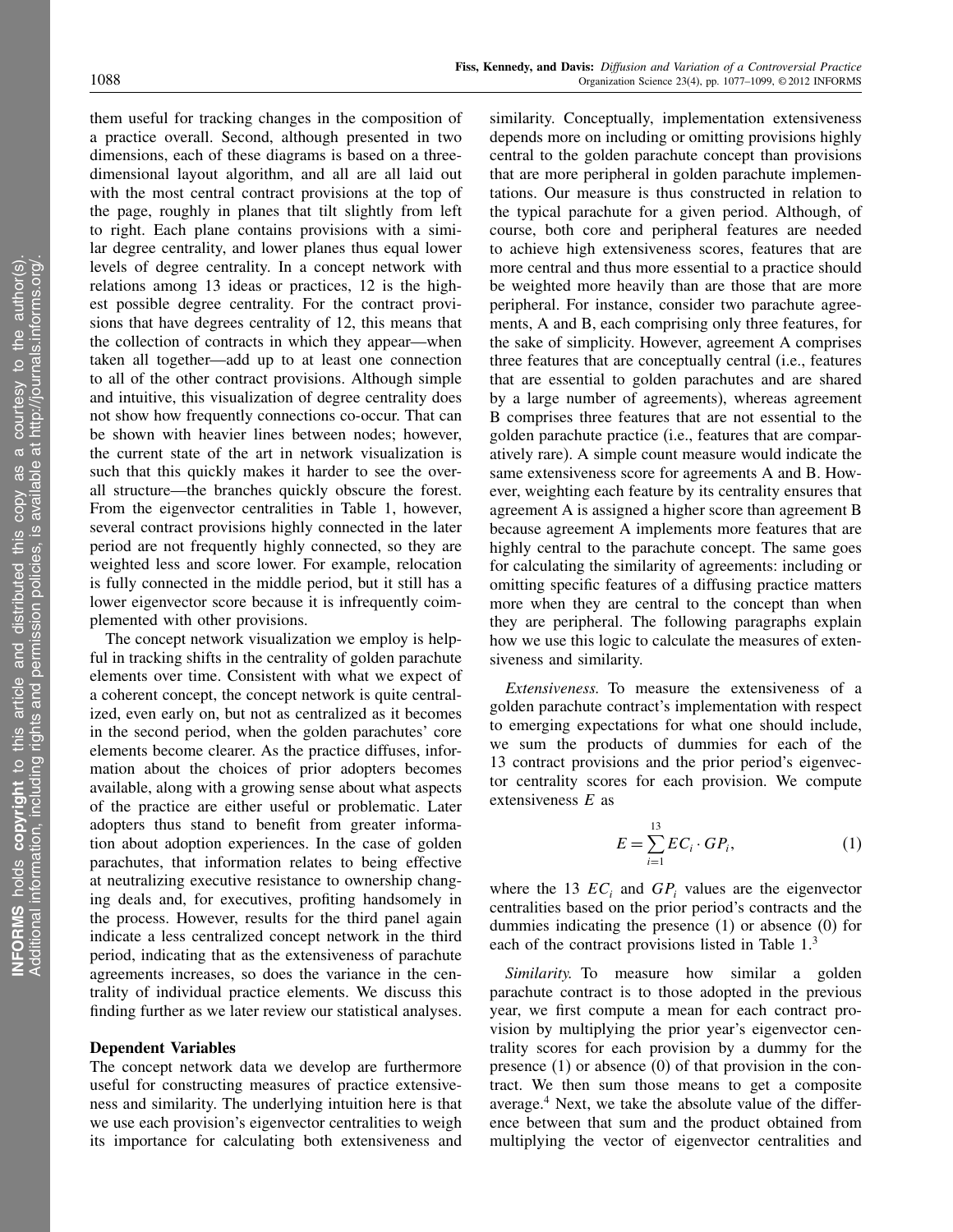the transpose of a vector of dummies for the presence or absence of each contract feature in a focal contract. Using Equation  $(1)$ , similarity S can also be expressed as a sum, as follows:

$$
B = \sum_{j=1}^{13} \sum_{i=1}^{n} GP_{it} \cdot EC_{j(t-1)},
$$
 (2)

$$
S = |B - E|,\tag{3}
$$

where  $B$  is a baseline for expectations established by the prior year's implementations and  $S$  is the absolute value of the difference between that and the focal contract's extensiveness score.

#### Independent Variables

Time. We use the year of adoption of an individual plan as a predictor variable that reflects the gradual field-level effects of diffusion over our analysis period, as explained in the section on the history of golden parachutes.

Media Coverage. We measure media coverage as the number of articles per year that mention the terms "golden parachutes" or "employee retention plans." Figure 3 shows media coverage mentioning golden parachutes between 1980 and 1990 based on the New York Times, Wall Street Journal, Washington Post, Forbes, Fortune, BusinessWeek, and Newsweek. To avoid issues of reverse causation where media coverage may stem from concurrent parachute adoption, we lag this measure by one year. We furthermore control for the tenor of this coverage, as discussed under control variables below.<sup>5</sup>

Court Cases. Using the LexisNexis legal database, we collected information on all federal and state court cases in which a challenge to golden parachutes was the central issue of the lawsuit, thus excluding all cases in which parachutes were a mere incidental aspect. Based on these data, we constructed a count variable of the number of court cases per year adjusted for a firm's

#### Figure 3 News Articles Mentioning Golden Parachutes



state of incorporation; although federal cases affect all firms, state cases are treated as affecting only those firms incorporated in that state. Our measure includes pending cases, but cases that were eventually ruled in favor of the golden parachute plan are again removed.

Firm Visibility. To assess the visibility of an adopting firm, we follow prior research by using the number of times the firm is mentioned in the news media (Meznar and Nigh 1995, Fiss and Zajac 2006). Our measure is based on the New York Times or Wall Street Journal arguably the two most important national newspapers in the United States that cover both general and economic topics—and divided by 100.

Takeover Exposure. To identify whether a firm was affected by merger and acquisition activity, we conducted news article searches using the ABI/INFORM database to identify the presence of takeover activity. Using a three-month window on each side of the adoption date, we created a dummy variable coded 1 if the firm was subject to either takeover speculation or an actual tender offer (e.g., Ryngaert 1988).

Managerial Influence. We identified CEOs hired from the outside versus inside using a variety of sources such as the Marquis Who's Who Biographies and the ABI/INFORM searcher of newspaper articles in the New York Times, Forbes, and the PRNewswire, as well as the firm's own historical proxy statements and annual reports.

#### Control Variables

A number of factors have been shown to affect the likelihood of firms adopting golden parachute agreements and parachute characteristics (e.g., Davis and Greve 1997, Singh and Harianto 1989). We therefore include a firm's market capitalization as an indicator of size, the firm's total market return and market-to-book ratio as indicators of performance, and the debt-to-equity ratio as a measure of firm leverage. Because ownership distribution might likewise affect the magnitude of a golden parachute, we also control for the percentage of shares owned by insiders (executives or directors), the percentage of shares owned by the five largest ownership blocks collectively, and the percentage of shares owned by institutional investors (Davis and Greve 1997). We also control for the percentage of insiders on the board and CEO tenure as measures of executive influence. Finally, the centrality of firms in board interlock networks might likewise affect reinvention efforts, either through access to new information or by increasing the visibility of firms among their peers (Davis and Robbins 2005). We therefore control for network centrality using the eigenvector measure (Wasserman and Faust 1994).<sup>6</sup>

Because increased benefits might be a response to limitations on salary compensation imposed by external legislation, we control for the magnitude of salary payments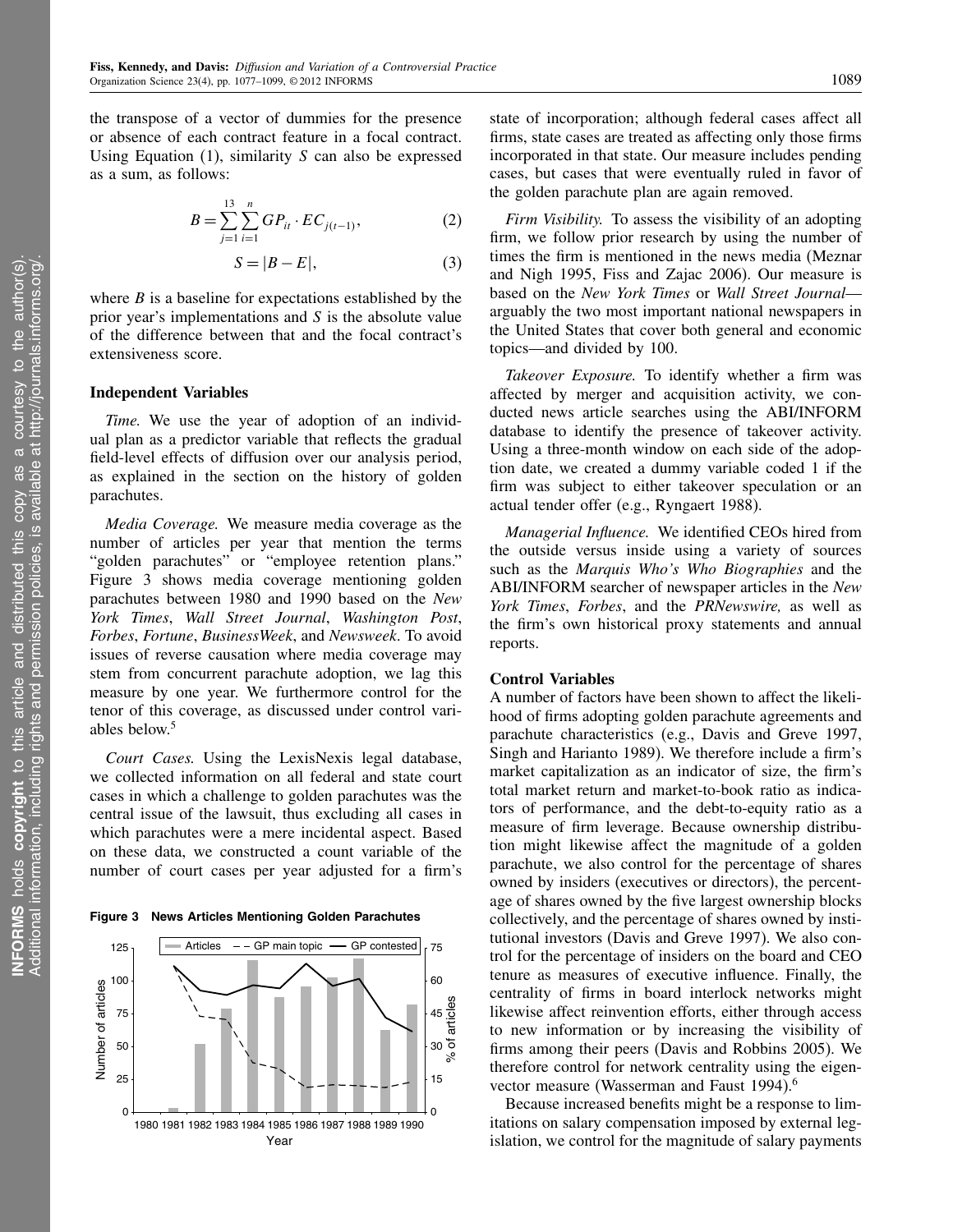using the percentage of salary included in the golden parachute. We also control for the number of executives covered in an agreement because it might also affect the plan's extensiveness. Because parachute agreements with more provisions included are likely to have fewer similar agreements, we control for parachute extensiveness in models predicting similarity, and vice versa.

To control for the nature of media attention, we calculated the percentage of articles depicting golden parachutes as contested. Two independent coders read all news articles relating to golden parachutes—a total of 799 articles—and coded them for language suggesting golden parachutes were contested either by the author or some figure or organization whose views were being reported. The coders also determined whether golden parachutes were the defining topic of the article, and interrater reliability was high, with kappa values of 0.88 and 0.81, respectively, for the two constructs.

# **Results**

Descriptive statistics and correlations for all variables are shown in Table 2, whereas overall trends for our dependent measures of extensiveness and similarity are shown in Figure 1. As the figure indicates, both extensiveness and similarity to agreements adopted in the prior year grew significantly over the course of the diffusion process, with extensiveness almost doubling during this observation period and similarity increasing by close to a third. Furthermore, Figure 3 provides additional descriptive information regarding the developing media discourse surrounding golden parachutes. This figure shows that the proportion of articles depicting golden parachutes as contested, as well as the proportion of articles in which parachutes were the main topic, decreases over our analysis period, as do the number of articles per year after 1988. Interestingly, the extensiveness of parachutes as shown in Figure 1 increased considerably at the same time that public scrutiny of parachutes in the media appeared to wane, a pattern that would be consistent with the assumption that lowered public scrutiny opened the door to adding further elements to the contested practice to accommodate managerial interests.

We use ordinary least squares (OLS) regressions with robust standard errors to estimate the extensiveness and similarity measures using the independent variables and controls described above, and findings are presented in Tables 3 and 4. Beginning with the population-level factors affecting practice variation, the results lend support to the idea that organizations adopt different versions of practices over the course of the diffusion process while paying attention to the actions of other adopters. Consistent with H1A and H1B, we find that over time, golden parachute agreements became both more extensive and more similar to those of other adopters, as shown by Model 2 in both tables. For every year, parachute extensiveness on average increased by about 3%, and parachute similarity increased by about 2%. However, it is important to note that the pattern of extensiveness increase does not follow a smooth linear progression but is instead subject to considerable period effects where extensiveness increases significantly in period 1, is essentially stagnant in period 2, and again increases significantly in period 3. Likewise, similarity is mostly stagnant in period 1 but increases over periods 2 and 3. Nevertheless, note that the overall pattern of increase is in contrast to what one would usually expect regarding the relationship between extensiveness and similarity. If the usual norm regarding golden parachutes was to have only very few provisions, then one would expect the majority of adopters to have these standard provisions. In contrast, if there are many possible provisions, then adopters have a much wider selection to choose from, and thus we would expect similarity to decrease as extensiveness increases.

Regarding the role of the media, we find no support for H2A, which suggested that greater discourse would lead to more extensive parachutes. As for H2B, we interestingly find considerable support for a media effect that is the opposite of that suggested by this hypothesis, which held that higher volume of discourse would increase similarity. In contrast to this hypothesis, our findings indicate that for every 100 articles published, similarity in fact decreases by slightly less than a standard deviation. A possible explanation for this finding is that greater information availability may also expose potential adopters to a wider range of possibilities regarding the implementation of a practice (Ansari et al. 2010), providing them with a greater "menu" of versions from which to choose. These findings furthermore hold while controlling for the contestation of media coverage, which itself has no significant effect on either dependent measure. It thus appears that media coverage has a significant, negative effect on similarity but no effect on extensiveness.

When it comes to the role of the regulative environment, we find a pattern regarding the effect of federal and state court cases that is the opposite of that for media coverage. Following H3A, the presence of legal cases has a significant, negative effect on extensiveness, with the presence of three cases decreasing parachute extensiveness by slightly more than a standard deviation. Unlike H3B, however, court cases had apparently no effect on the similarity of golden parachute plans. Regarding the population-level factors, this suggests that whereas information availability primarily leads to lower levels of similarity, the regulatory contestation mainly leads to lower extensiveness.

We find a similar pattern with regard to the organization-level factors influencing practice variation. H4A suggested that greater firm visibility would lead to less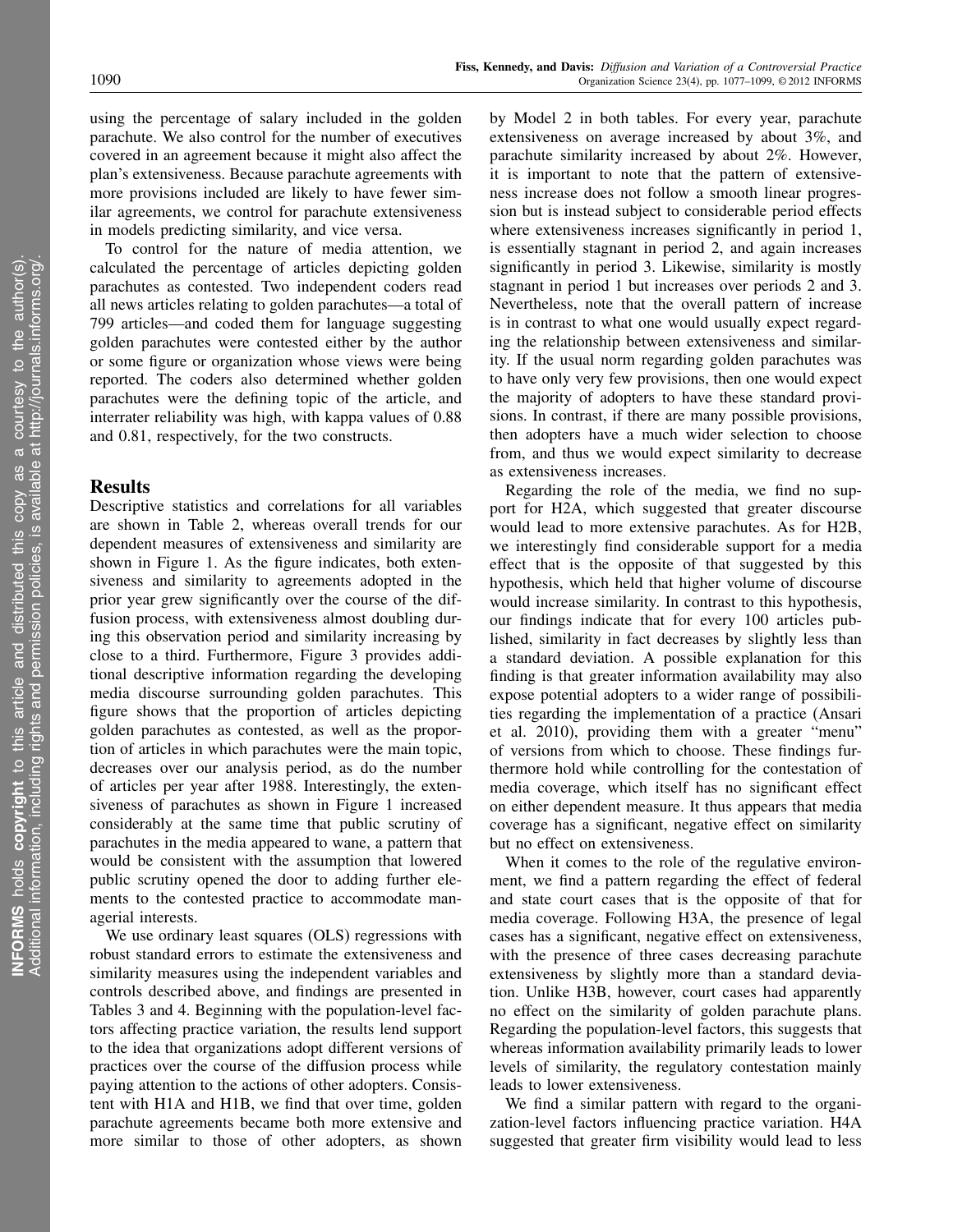| $\frac{1}{2}$<br>å                                                                        |
|-------------------------------------------------------------------------------------------|
|                                                                                           |
|                                                                                           |
|                                                                                           |
|                                                                                           |
|                                                                                           |
| -<br>-<br>-<br>-<br>-<br><br><br><br><br><br><br><br><br><br><br><br><br><br><br><br><br> |
| <b>CONTRACTES</b>                                                                         |
| able<br>R                                                                                 |
|                                                                                           |

| <b>G</b> | $\overline{ }$                                                                                              | $\sim$                                                                                              | ო                                                                                                                         | 4                               | LO                                                                                                                                                                                 | G                                                                                                               | $\sim$                                                                                                   | $\infty$                                                                                                          | တ                                                                                                           | $\supseteq$                                                                                   | $\overline{1}$                     | $\frac{2}{3}$                                                       | 5t                                                                                                           | $\overline{4}$     | Ю<br>᠇                                                                                                | $\frac{6}{1}$             | $\overline{1}$ | $\frac{8}{1}$             | <u>ဂ</u>                | $\infty$ |
|----------|-------------------------------------------------------------------------------------------------------------|-----------------------------------------------------------------------------------------------------|---------------------------------------------------------------------------------------------------------------------------|---------------------------------|------------------------------------------------------------------------------------------------------------------------------------------------------------------------------------|-----------------------------------------------------------------------------------------------------------------|----------------------------------------------------------------------------------------------------------|-------------------------------------------------------------------------------------------------------------------|-------------------------------------------------------------------------------------------------------------|-----------------------------------------------------------------------------------------------|------------------------------------|---------------------------------------------------------------------|--------------------------------------------------------------------------------------------------------------|--------------------|-------------------------------------------------------------------------------------------------------|---------------------------|----------------|---------------------------|-------------------------|----------|
| 87.28    |                                                                                                             |                                                                                                     |                                                                                                                           |                                 |                                                                                                                                                                                    |                                                                                                                 |                                                                                                          |                                                                                                                   |                                                                                                             |                                                                                               |                                    |                                                                     |                                                                                                              |                    |                                                                                                       |                           |                |                           |                         |          |
|          | 0.24                                                                                                        |                                                                                                     |                                                                                                                           |                                 |                                                                                                                                                                                    |                                                                                                                 |                                                                                                          |                                                                                                                   |                                                                                                             |                                                                                               |                                    |                                                                     |                                                                                                              |                    |                                                                                                       |                           |                |                           |                         |          |
|          |                                                                                                             |                                                                                                     |                                                                                                                           |                                 |                                                                                                                                                                                    |                                                                                                                 |                                                                                                          |                                                                                                                   |                                                                                                             |                                                                                               |                                    |                                                                     |                                                                                                              |                    |                                                                                                       |                           |                |                           |                         |          |
| 23.33    | $-0.02$                                                                                                     |                                                                                                     | 0.00                                                                                                                      |                                 |                                                                                                                                                                                    |                                                                                                                 |                                                                                                          |                                                                                                                   |                                                                                                             |                                                                                               |                                    |                                                                     |                                                                                                              |                    |                                                                                                       |                           |                |                           |                         |          |
|          |                                                                                                             |                                                                                                     |                                                                                                                           |                                 |                                                                                                                                                                                    |                                                                                                                 |                                                                                                          |                                                                                                                   |                                                                                                             |                                                                                               |                                    |                                                                     |                                                                                                              |                    |                                                                                                       |                           |                |                           |                         |          |
|          | $-0.13$                                                                                                     | 0.02                                                                                                |                                                                                                                           |                                 |                                                                                                                                                                                    |                                                                                                                 |                                                                                                          |                                                                                                                   |                                                                                                             |                                                                                               |                                    |                                                                     |                                                                                                              |                    |                                                                                                       |                           |                |                           |                         |          |
|          |                                                                                                             |                                                                                                     |                                                                                                                           |                                 |                                                                                                                                                                                    |                                                                                                                 |                                                                                                          |                                                                                                                   |                                                                                                             |                                                                                               |                                    |                                                                     |                                                                                                              |                    |                                                                                                       |                           |                |                           |                         |          |
| 0.42     | 0.08                                                                                                        |                                                                                                     |                                                                                                                           |                                 |                                                                                                                                                                                    |                                                                                                                 |                                                                                                          |                                                                                                                   |                                                                                                             |                                                                                               |                                    |                                                                     |                                                                                                              |                    |                                                                                                       |                           |                |                           |                         |          |
| 0.35     | $-0.13$                                                                                                     |                                                                                                     |                                                                                                                           |                                 |                                                                                                                                                                                    |                                                                                                                 |                                                                                                          |                                                                                                                   |                                                                                                             |                                                                                               |                                    |                                                                     |                                                                                                              |                    |                                                                                                       |                           |                |                           |                         |          |
|          |                                                                                                             |                                                                                                     |                                                                                                                           |                                 |                                                                                                                                                                                    |                                                                                                                 |                                                                                                          |                                                                                                                   |                                                                                                             |                                                                                               |                                    |                                                                     |                                                                                                              |                    |                                                                                                       |                           |                |                           |                         |          |
| 1,765.00 | 0.05                                                                                                        | 0.09                                                                                                | 0.37                                                                                                                      |                                 |                                                                                                                                                                                    | 0.65                                                                                                            |                                                                                                          |                                                                                                                   |                                                                                                             |                                                                                               |                                    |                                                                     |                                                                                                              |                    |                                                                                                       |                           |                |                           |                         |          |
|          |                                                                                                             |                                                                                                     |                                                                                                                           |                                 |                                                                                                                                                                                    |                                                                                                                 |                                                                                                          |                                                                                                                   |                                                                                                             |                                                                                               |                                    |                                                                     |                                                                                                              |                    |                                                                                                       |                           |                |                           |                         |          |
|          |                                                                                                             |                                                                                                     |                                                                                                                           |                                 |                                                                                                                                                                                    |                                                                                                                 |                                                                                                          |                                                                                                                   |                                                                                                             |                                                                                               |                                    |                                                                     |                                                                                                              |                    |                                                                                                       |                           |                |                           |                         |          |
|          | $-0.05$                                                                                                     | 0.09                                                                                                |                                                                                                                           |                                 |                                                                                                                                                                                    |                                                                                                                 |                                                                                                          |                                                                                                                   |                                                                                                             | 0.29                                                                                          |                                    |                                                                     |                                                                                                              |                    |                                                                                                       |                           |                |                           |                         |          |
|          |                                                                                                             |                                                                                                     |                                                                                                                           |                                 |                                                                                                                                                                                    |                                                                                                                 |                                                                                                          |                                                                                                                   |                                                                                                             |                                                                                               |                                    |                                                                     |                                                                                                              |                    |                                                                                                       |                           |                |                           |                         |          |
| 72.95    | $-0.04$                                                                                                     |                                                                                                     |                                                                                                                           | 0.09                            |                                                                                                                                                                                    |                                                                                                                 |                                                                                                          |                                                                                                                   |                                                                                                             |                                                                                               |                                    |                                                                     |                                                                                                              |                    |                                                                                                       |                           |                |                           |                         |          |
|          |                                                                                                             |                                                                                                     |                                                                                                                           |                                 |                                                                                                                                                                                    |                                                                                                                 |                                                                                                          |                                                                                                                   |                                                                                                             |                                                                                               |                                    |                                                                     |                                                                                                              |                    |                                                                                                       |                           |                |                           |                         |          |
| 11.04    |                                                                                                             |                                                                                                     |                                                                                                                           |                                 |                                                                                                                                                                                    |                                                                                                                 |                                                                                                          |                                                                                                                   |                                                                                                             |                                                                                               |                                    |                                                                     |                                                                                                              |                    |                                                                                                       |                           |                |                           |                         |          |
|          |                                                                                                             |                                                                                                     |                                                                                                                           |                                 |                                                                                                                                                                                    |                                                                                                                 |                                                                                                          |                                                                                                                   |                                                                                                             |                                                                                               |                                    |                                                                     |                                                                                                              |                    |                                                                                                       |                           |                |                           |                         |          |
|          |                                                                                                             |                                                                                                     |                                                                                                                           |                                 |                                                                                                                                                                                    |                                                                                                                 |                                                                                                          |                                                                                                                   |                                                                                                             |                                                                                               |                                    |                                                                     |                                                                                                              |                    |                                                                                                       |                           |                |                           |                         |          |
|          |                                                                                                             |                                                                                                     |                                                                                                                           |                                 |                                                                                                                                                                                    |                                                                                                                 |                                                                                                          |                                                                                                                   |                                                                                                             |                                                                                               |                                    |                                                                     |                                                                                                              |                    |                                                                                                       |                           |                |                           |                         |          |
| 13.10    | $-0.04$                                                                                                     | 0.01                                                                                                | 0.11                                                                                                                      |                                 |                                                                                                                                                                                    |                                                                                                                 |                                                                                                          |                                                                                                                   |                                                                                                             |                                                                                               |                                    |                                                                     | 0.08                                                                                                         | 0.05               | 0.00                                                                                                  |                           |                |                           |                         |          |
|          |                                                                                                             |                                                                                                     |                                                                                                                           |                                 |                                                                                                                                                                                    |                                                                                                                 |                                                                                                          |                                                                                                                   |                                                                                                             |                                                                                               |                                    |                                                                     |                                                                                                              |                    |                                                                                                       |                           |                |                           |                         |          |
|          |                                                                                                             |                                                                                                     |                                                                                                                           |                                 |                                                                                                                                                                                    |                                                                                                                 |                                                                                                          |                                                                                                                   |                                                                                                             |                                                                                               |                                    |                                                                     |                                                                                                              |                    |                                                                                                       |                           |                |                           |                         |          |
|          |                                                                                                             |                                                                                                     |                                                                                                                           |                                 |                                                                                                                                                                                    |                                                                                                                 |                                                                                                          |                                                                                                                   |                                                                                                             |                                                                                               |                                    |                                                                     |                                                                                                              |                    |                                                                                                       |                           |                |                           |                         |          |
|          |                                                                                                             |                                                                                                     |                                                                                                                           |                                 |                                                                                                                                                                                    |                                                                                                                 |                                                                                                          |                                                                                                                   |                                                                                                             |                                                                                               |                                    |                                                                     |                                                                                                              |                    |                                                                                                       |                           |                |                           |                         |          |
|          |                                                                                                             |                                                                                                     |                                                                                                                           |                                 |                                                                                                                                                                                    |                                                                                                                 |                                                                                                          |                                                                                                                   |                                                                                                             |                                                                                               |                                    |                                                                     |                                                                                                              |                    |                                                                                                       |                           |                |                           | 0.02                    |          |
|          |                                                                                                             |                                                                                                     |                                                                                                                           |                                 |                                                                                                                                                                                    |                                                                                                                 |                                                                                                          |                                                                                                                   |                                                                                                             |                                                                                               |                                    |                                                                     |                                                                                                              |                    |                                                                                                       |                           |                |                           |                         |          |
|          |                                                                                                             |                                                                                                     |                                                                                                                           |                                 |                                                                                                                                                                                    |                                                                                                                 |                                                                                                          |                                                                                                                   |                                                                                                             |                                                                                               |                                    |                                                                     |                                                                                                              |                    |                                                                                                       |                           |                |                           |                         | 0.04     |
|          |                                                                                                             |                                                                                                     |                                                                                                                           |                                 |                                                                                                                                                                                    |                                                                                                                 |                                                                                                          |                                                                                                                   |                                                                                                             |                                                                                               |                                    |                                                                     |                                                                                                              |                    |                                                                                                       |                           |                |                           |                         |          |
|          | 7.22<br>0.20<br>29.59<br>2.55<br>0.46<br>0.86<br>38.28<br>0.84<br>3.39<br>13.66<br>16.81<br>15.82<br>124.63 | 0.16<br>$-0.22$<br>$-0.05$<br>$-0.12$<br>0.08<br>$-0.09$<br>0.02<br>0.03<br>0.06<br>0.04<br>$-0.07$ | $-0.03$<br>$-0.06$<br>$0.33$<br>$-0.23$<br>0.02<br>0.17<br>0.02<br>$-0.04$<br>85<br>05<br>05<br>$-0.06$<br>$0.13$<br>0.09 | 0.02<br>0.42<br>$-0.06$<br>0.17 | 0.26<br>$-0.33$<br>$-0.05$<br>$-0.05$<br>$-0.07$<br>$-0.03$<br>$\begin{array}{c} 0.07 \\ 0.01 \\ 0.13 \\ -0.13 \\ \end{array}$<br>0.03<br>$-0.07$<br>$-0.08$<br>$-0.07$<br>$-0.07$ | $-0.05$<br>0.03<br>$-0.08$<br>$-0.02$<br>8<br>0.8<br>0.0<br>$-0.07$<br>$-0.06$<br>$-0.09$<br>$-0.07$<br>$-0.07$ | 0.29<br>0.17<br>$-0.13$<br>$-0.14$<br>0.17<br>$-0.06$<br>0.05<br>$-0.01$<br>$0.458$<br>$0.468$<br>$0.74$ | 0.16<br>0.00<br>0.07<br>$-0.04$<br>$-0.04$<br>$-0.07$<br>$-0.10$<br>$-0.01$<br>$-0.16$<br>0.06<br>0.10<br>$-0.01$ | $-0.15$<br>$-0.04$<br>$0.70$<br>0.10<br>0.10<br>$-0.02$<br>0.04<br>$-0.01$<br>$0.287$<br>$0.287$<br>$0.057$ | 0.00<br>0.38<br>0.38<br>0.02<br>0<br>2 3 9 2<br>2 4 9 2<br>$-0.07$<br>-0.75<br>-0.75<br>-0.75 | 0.19<br>$-0.19$<br>0.07<br>$-0.21$ | 0.05<br>0<br>0<br>0<br>0<br>0<br>0<br>0<br>$-0.05$<br>0.04<br>38880 | 0.02<br>$\begin{array}{c}\n 7.8 \\  -7.8 \\  -7.9\n \end{array}$<br>$-0.09$<br>$0.578$<br>$0.579$<br>$0.799$ | $-0.02$<br>$-0.57$ | $-0.13$<br>$-0.05$<br>$\begin{array}{c} 8 & 8 & 8 \\ 6 & 9 & 6 \\ 9 & 9 & 9 \\ 1 & 0 & 9 \end{array}$ | $0.8898$<br>0.000<br>0.07 | 0.02           | 888<br>000<br>000<br>0.01 | $-0.03$<br>0.13<br>0.05 | $-0.01$  |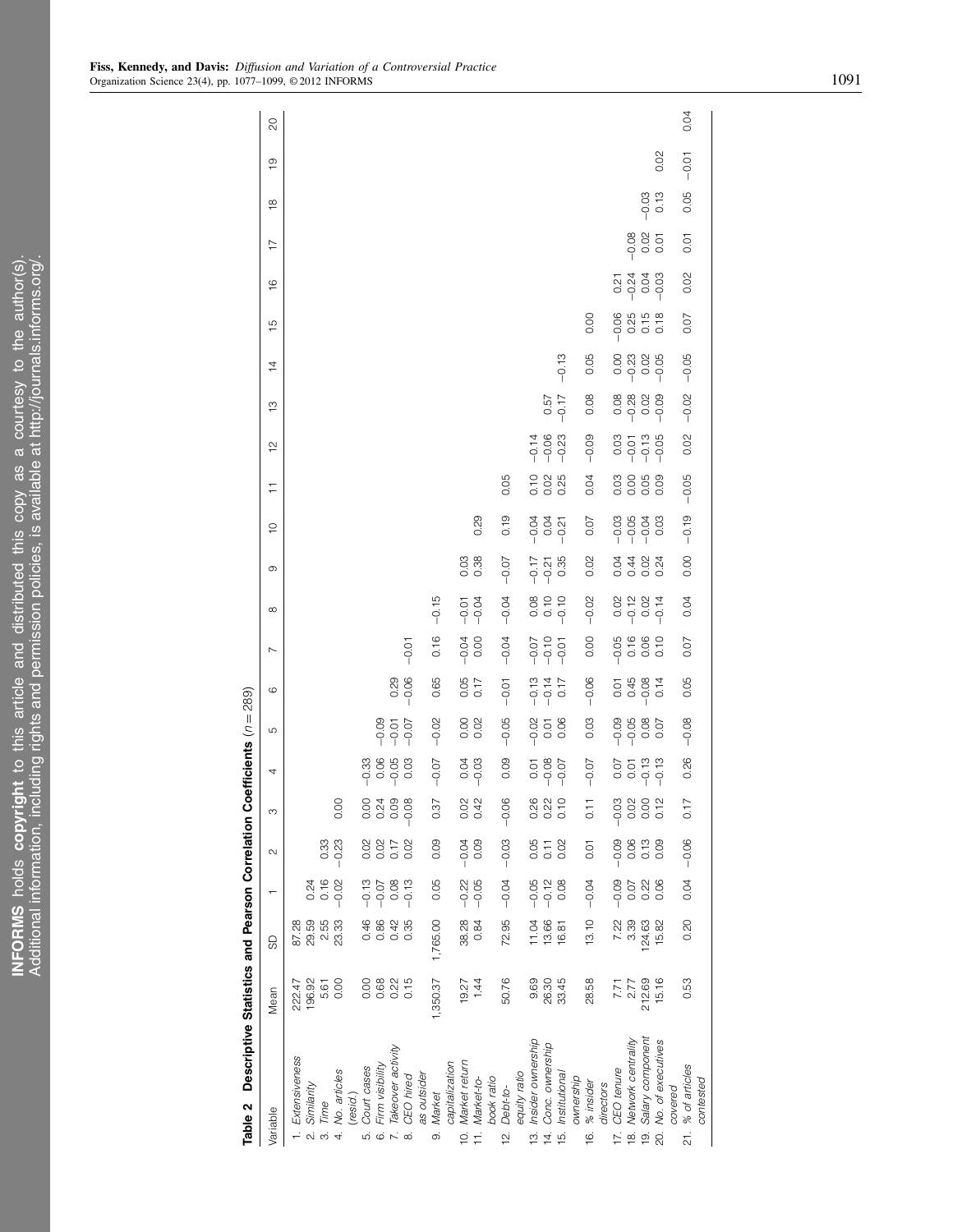|                           |             |                      |                  |                         | Extensiveness          |                       |                        |                         |
|---------------------------|-------------|----------------------|------------------|-------------------------|------------------------|-----------------------|------------------------|-------------------------|
| Independent variable      | Model 1     | Model 2              | Model 3          | Model 4                 | Model 5                | Model 6               | Model 7                | Model 8                 |
| Time                      |             | $6.477**$<br>(2.450) |                  |                         |                        |                       |                        | $6.527**$<br>(2.414)    |
| No. of articles           |             |                      | 0.283<br>(0.231) |                         |                        |                       |                        | 0.091<br>(0.221)        |
| Court cases               |             |                      |                  | $-28.887**$<br>(10.749) |                        |                       |                        | $-31.572**$<br>(10.882) |
| Firm visibility           |             |                      |                  |                         | $-16.660**$<br>(6.414) |                       |                        | $-18.549**$<br>(6.434)  |
| Takeover activity         |             |                      |                  |                         |                        | $-11.102$<br>(11.587) |                        | $-3.538$<br>(11.178)    |
| Outsider CEO              |             |                      |                  |                         |                        |                       | $-29.804*$<br>(15.099) | $-27.482$<br>(14.404)   |
| Market capitalization     | 0.000       | $-0.004$             | 0.001            | 0.000                   | 0.005                  | 0.000                 | $-0.001$               | 0.001                   |
|                           | (0.004)     | (0.004)              | (0.004)          | (0.003)                 | (0.004)                | (0.004)               | (0.004)                | (0.004)                 |
| Market return             | $-0.505***$ | $-0.483***$          | $-0.521***$      | $-0.516***$             | $-0.479***$            | $-0.508***$           | $-0.501***$            | $-0.466***$             |
|                           | (0.135)     | (0.135)              | (0.135)          | (0.134)                 | (0.136)                | (0.136)               | (0.134)                | (0.134)                 |
| Market-to-book ratio      | $-4.086$    | $-9.514$             | $-4.182$         | $-3.353$                | $-5.575$               | $-4.101$              | $-3.613$               | $-10.011$               |
|                           | (9.218)     | (9.531)              | (9.279)          | (9.222)                 | (9.139)                | (9.239)               | (9.384)                | (9.773)                 |
| Debt-to-equity ratio      | 0.014       | 0.019                | 0.011            | 0.010                   | 0.013                  | 0.010                 | 0.006                  | 0.005                   |
|                           | (0.048)     | (0.052)              | (0.050)          | (0.049)                 | (0.050)                | (0.048)               | (0.049)                | (0.057)                 |
| Insider ownership         | 0.105       | $-0.109$             | 0.044            | 0.066                   | 0.141                  | 0.105                 | 0.105                  | $-0.134$                |
|                           | (0.541)     | (0.552)              | (0.549)          | (0.542)                 | (0.553)                | (0.540)               | (0.521)                | (0.549)                 |
| Conc. ownership           | $-1.253**$  | $-1.4566***$         | $-1.192**$       | $-1.221**$              | $-1.232**$             | $-1.307**$            | $-1.216**$             | $-1.363***$             |
|                           | (0.428)     | (0.419)              | (0.430)          | (0.426)                 | (0.431)                | (0.429)               | (0.416)                | (0.415)                 |
| Inst. ownership           | 0.012       | 0.078                | 0.012            | 0.028                   | 0.005                  | $-0.008$              | $-0.020$               | 0.054                   |
|                           | (0.388)     | (0.386)              | (0.388)          | (0.381)                 | (0.387)                | (0.388)               | (0.383)                | (0.377)                 |
| % insider directors       | 0.037       | $-0.059$             | 0.069            | 0.087                   | 0.027                  | 0.053                 | 0.005                  | $-0.029$                |
|                           | (0.402)     | (0.404)              | (0.399)          | (0.395)                 | (0.400)                | (0.402)               | (0.389)                | (0.388)                 |
| CEO tenure                | $-0.818$    | $-0.640$             | $-0.893$         | $-1.031$                | $-0.816$               | $-0.844$              | $-0.798$               | $-0.885$                |
|                           | (0.712)     | (0.720)              | (0.712)          | (0.714)                 | (0.712)                | (0.717)               | (0.702)                | (0.716)                 |
| Network centrality        | $-0.714$    | $-0.347$             | $-0.801$         | $-0.853$                | 0.180                  | $-0.623$              | $-0.855$               | 0.371                   |
|                           | (1.693)     | (1.677)              | (1.658)          | (1.651)                 | (1.703)                | (1.694)               | (1.674)                | (1.597)                 |
| Salary component          | $0.135**$   | $0.140**$            | $0.139**$        | $0.141**$               | $0.125**$              | $0.136**$             | $0.138**$              | $0.141**$               |
|                           | (0.046)     | (0.045)              | (0.045)          | (0.046)                 | (0.046)                | (0.046)               | (0.046)                | (0.045)                 |
| No. of executives covered | 0.197       | 0.188                | 0.247            | 0.265                   | 0.163                  | 0.210                 | 0.108                  | 0.161                   |
|                           | (0.308)     | (0.321)              | (0.316)          | (0.292)                 | (0.304)                | (0.316)               | (0.314)                | (0.308)                 |
| Similarity                | $0.699***$  | $0.556**$            | $0.738***$       | $0.699***$              | $0.688***$             | $0.728***$            | $0.717***$             | $0.580**$               |
|                           | (0.182)     | (0.189)              | (0.185)          | (0.183)                 | (0.178)                | (0.180)               | (0.181)                | (0.189)                 |
| % of articles contested   | 1.427       | $-15.635$            | $-6.917$         | $-3.589$                | 3.739                  | 3.558                 | 4.774                  | $-17.598$               |
|                           | (26.877)    | (25.898)             | (27.970)         | (26.448)                | (26.892)               | (27.127)              | (26.543)               | (26.767)                |
| Constant                  | 105.784*    | 120.933*             | 99.959*          | 103.060*                | 115.031*               | 102.343*              | 106.898*               | 126.421**               |
|                           | (48.313)    | (48.018)             | (48.390)         | (48.362)                | (47.723)               | (48.048)              | (48.315)               | (47.388)                |
| F                         | 4.35***     | 4.75***              | 4.49***          | 4.58***                 | $4.47***$              | $4.30***$             | 4.64***                | $5.57***$               |
| df                        | 31,257      | 32,256               | 32,256           | 32,256                  | 32,256                 | 32,256                | 32,256                 | 37,251                  |
| $\mathbb{R}^2$            | 0.25        | 0.27                 | 0.25             | 0.27                    | 0.26                   | 0.25                  | 0.26                   | 0.32                    |

#### Table 3 OLS Regression Models Predicting Extensiveness of Golden Parachute Agreements ( $n = 289$ )

Notes. Robust standard errors are in parentheses. All models also control for industry (dummy variables).

\*p ≤ 0.05; \*\*p ≤ 0.01; \*\*\*p ≤ 0.001; significance tests are one-tailed for directional hypotheses and two-tailed for control variables.

extensive golden parachute agreements. As Models 5 and 8 in Table 3 show, the coefficients for firm visibility are indeed negative and significant—for every 100 articles mentioning a firm, parachute extensiveness decreases by about 8%. However, we find no support for H4B, which held that more visible firms would also adopt more similar agreements. It thus appears that firm visibility primarily decreased practice extensiveness but had no effect on practice similarity.<sup>7</sup> In contrast,

exposure to takeover activity exhibited the opposite pattern: there was no support for H5A, which held that takeover activity would lead to less extensive parachutes, but there was considerable support for H5B, which suggested that takeover activity would lead to the adoption of parachute plans more similar to those of prior adopters—being "in play" increased the similarity of parachute plans by about 6%. Finally, the results indicate no support for H6A and H6B, which held that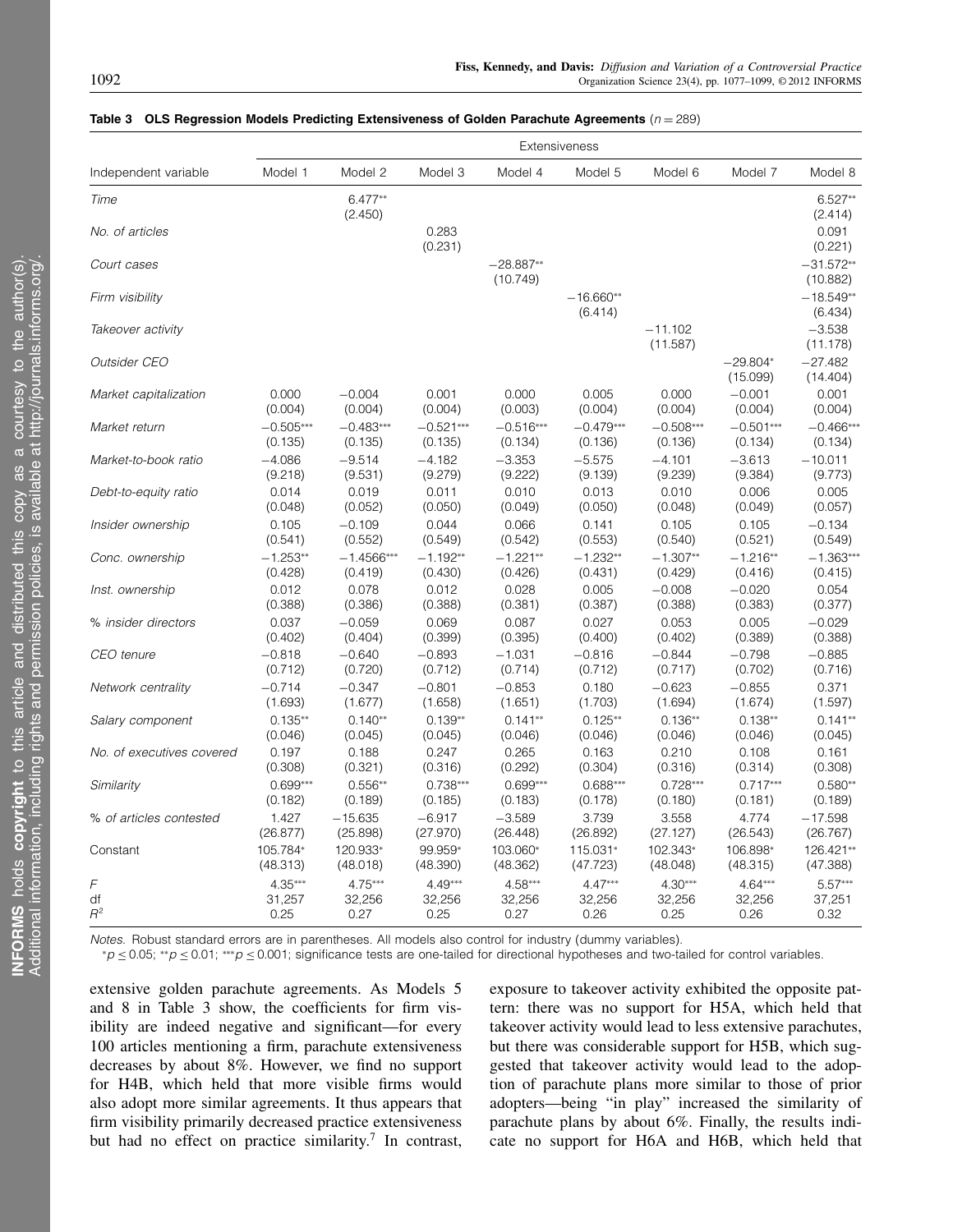|                           |            |           |                        |                  | Extensiveness    |                      |                  |                                   |
|---------------------------|------------|-----------|------------------------|------------------|------------------|----------------------|------------------|-----------------------------------|
| Independent variable      | Model 1    | Model 2   | Model 3                | Model 4          | Model 5          | Model 6              | Model 7          | Model 8                           |
| Time                      |            | 4.108***  |                        |                  |                  |                      |                  | 4.103***                          |
| No. of articles           |            | (0.978)   | $-0.240***$<br>(0.072) |                  |                  |                      |                  | (0.944)<br>$-0.236***$<br>(0.070) |
| Court cases               |            |           |                        | 2.572<br>(3.973) |                  |                      |                  | $-1.843$<br>(3.930)               |
| Firm visibility           |            |           |                        |                  | 0.135<br>(2.973) |                      |                  | $-1.924$<br>(2.308)               |
| Takeover activity         |            |           |                        |                  |                  | 13.605***<br>(4.071) |                  | 11.953**<br>(4.084)               |
| Outsider CEO              |            |           |                        |                  |                  |                      | 6.577<br>(4.555) | 7.362<br>(4.673)                  |
| Market capitalization     | 0.001      | $-0.001$  | 0.001                  | 0.001            | 0.001            | 0.001                | 0.002            | $-0.001$                          |
|                           | (0.001)    | (0.001)   | (0.001)                | (0.001)          | (0.001)          | (0.001)              | (0.001)          | (0.001)                           |
| Market return             | $-0.022$   | $-0.014$  | $-0.006$               | $-0.020$         | $-0.022$         | $-0.016$             | $-0.021$         | 0.009                             |
|                           | (0.047)    | (0.046)   | (0.046)                | (0.047)          | (0.048)          | (0.047)              | (0.047)          | (0.045)                           |
| Market-to-book ratio      | 3.751      | $-0.054$  | 3.717                  | 3.689            | 3.763            | 3.644                | 3.637            | $-0.440$                          |
|                           | (2.751)    | (2.888)   | (2.644)                | (2.735)          | (2.752)          | (2.619)              | (2.742)          | (2.699)                           |
| Debt-to-equity ratio      | $-0.007$   | $-0.003$  | $-0.005$               | $-0.007$         | $-0.007$         | $-0.003$             | $-0.006$         | 0.005                             |
|                           | (0.018)    | (0.017)   | (0.018)                | (0.018)          | (0.018)          | (0.017)              | (0.018)          | (0.016)                           |
| Insider ownership         | $-0.046$   | $-0.177$  | 0.007                  | $-0.043$         | $-0.047$         | $-0.045$             | $-0.046$         | $-0.121$                          |
|                           | (0.201)    | (0.194)   | (0.203)                | (0.202)          | (0.202)          | (0.209)              | (0.197)          | (0.197)                           |
| Conc. ownership           | $0.411*$   | 0.231     | $0.351*$               | $0.411*$         | $0.411*$         | $0.466**$            | $0.405*$         | 0.214                             |
|                           | (0.159)    | (0.161)   | (0.161)                | (0.160)          | (0.159)          | (0.173)              | (0.157)          | (0.176)                           |
| Inst. ownership           | $-0.228$   | $-0.167$  | $-0.220$               | $-0.229$         | $-0.228$         | $-0.196$             | $-0.219$         | $-0.122$                          |
|                           | (0.146)    | (0.137)   | (0.145)                | (0.146)          | (0.146)          | (0.145)              | (0.144)          | (0.133)                           |
| % insider directors       | 0.107      | 0.038     | 0.076                  | 0.102            | 0.107            | 0.083                | 0.113            | $-0.005$                          |
|                           | (0.148)    | (0.141)   | (0.145)                | (0.147)          | (0.148)          | (0.142)              | (0.145)          | (0.131)                           |
| CEO tenure                | $-0.331$   | $-0.203$  | $-0.251$               | $-0.309$         | $-0.330$         | $-0.282$             | $-0.329$         | $-0.099$                          |
|                           | (0.241)    | (0.229)   | (0.251)                | (0.243)          | (0.241)          | (0.247)              | (0.238)          | (0.240)                           |
| Network centrality        | 0.805      | 0.962     | 0.853                  | 0.818            | 0.798            | 0.666                | 0.833            | 1.012                             |
|                           | (0.598)    | (0.582)   | (0.577)                | (0.596)          | (0.649)          | (0.579)              | (0.597)          | (0.572)                           |
| Salary component          | 0.019      | 0.022     | 0.013                  | 0.018            | 0.019            | 0.016                | 0.017            | 0.013                             |
|                           | (0.016)    | (0.015)   | (0.016)                | (0.016)          | (0.016)          | (0.016)              | (0.016)          | (0.014)                           |
| No. of executives covered | 0.177      | 0.160     | 0.127                  | 0.170            | 0.177            | 0.153                | 0.194            | 0.112                             |
|                           | (0.100)    | (0.100)   | (0.104)                | (0.104)          | (0.101)          | (0.100)              | (0.102)          | (0.102)                           |
| Extensiveness             | $0.088***$ | $0.066**$ | $0.090***$             | $0.091***$       | $0.088***$       | $0.089***$           | $0.091***$       | $0.068**$                         |
|                           | (0.024)    | (0.024)   | (0.023)                | (0.024)          | (0.023)          | (0.023)              | (0.024)          | (0.023)                           |
| % of articles contested   | $-8.634$   | $-18.742$ | $-1.262$               | $-8.176$         | $-8.653$         | $-10.929$            | $-9.320$         | $-14.330$                         |
|                           | (10.306)   | (9.757)   | (10.717)               | (10.302)         | (10.342)         | (10.314)             | (10.250)         | (10.127)                          |
| Constant                  | 170.490*** | 168.02*** | 168.681***             | 170.149***       | 170.398***       | 167.938***           | 168.679***       | 163.535***                        |
|                           | (12.724)   | (12.263)  | (12.461)               | (12.731)         | (12.764)         | (12.422)             | (12.746)         | (11.834)                          |
| F                         | $2.30***$  | $3.65***$ | $2.93***$              | $2.28***$        | $2.22***$        | $2.75***$            | 2.38***          | $5.17***$                         |
| df                        | 31,257     | 32,256    | 32,256                 | 32,256           | 32,256           | 32,256               | 32,256           | 37,251                            |
| $R^2$                     | 0.18       | 0.25      | 0.21                   | 0.18             | 0.18             | 0.21                 | 0.19             | 0.31                              |

#### Table 4 OLS Regression Models Predicting Similarity of Golden Parachute Agreements ( $n = 289$ )

Notes. Robust standard errors are in parentheses. All models also control for industry (dummy variables).

\*p  $\leq$  0.05; \*\*p  $\leq$  0.01; \*\*\*p  $\leq$  0.001; significance tests are one-tailed for directional hypotheses and two-tailed for control variables.

outsider CEOs would have more extensive and less similar parachutes. If anything, the results indicate that outsider CEOs tended to have perhaps less extensive parachute plans, even after controlling for CEO tenure and the percentage of inside directors on the board.

Regarding the control variables, the results show that the extensiveness of golden parachutes is negatively affected by market return and ownership concentration. This result is in line with the assumption that firms with higher performance and more concentrated ownership tend to have a lower likelihood of being acquired, and their managers consequently face a lower risk of losing their employment, thus reducing the need for more detailed parachute agreements. The models also show that a greater extent of parachutes is positively correlated with the percentage of salary included in golden parachute agreements, indicating that salary and the provisions examined here do not act as substitutes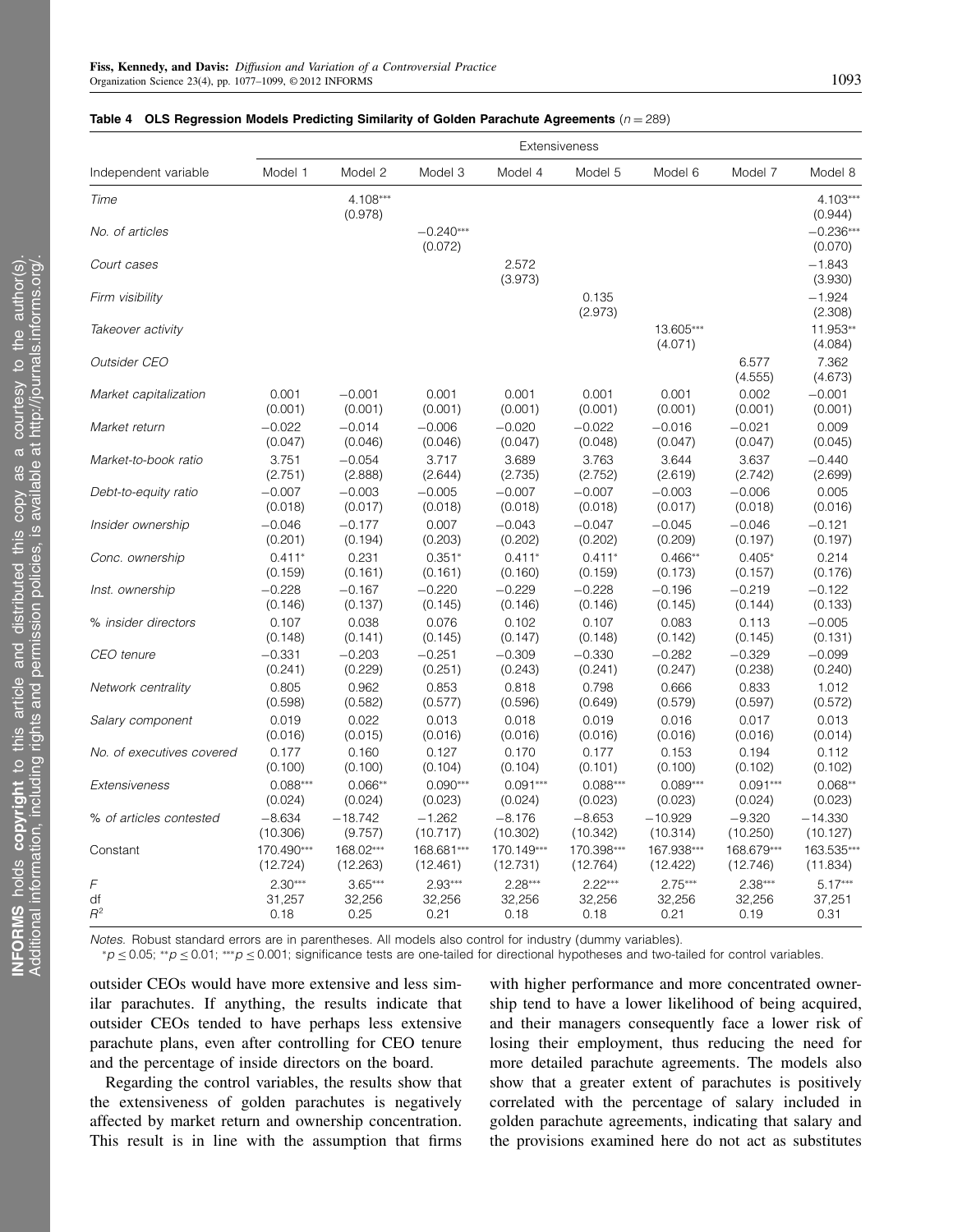but go along with each other. As for similarity, ownership concentration shows a significant, positive effect on similarity, indicating that powerful owners prefer their managers to have packages that resemble those of other adopters.

# **Discussion**

Although the literature on diffusion has thoroughly examined how practices are transferred across populations of organizations, this focus has its limitations. Specifically, assuming that practices are largely uniform and unchanging has tended to divert attention from how practices vary over the course of the diffusion process and what factors might affect such variation. In contrast, some recent studies have moved beyond explaining adoption versus nonadoption to explore how diffusing practices are transformed and vary as they spread (e.g., Lounsbury 2001, 2007; Sine et al. 2005). In the current study, we extend this research by focusing on the role of contestation in diffusion and its effect on practice variation. Employing the twin dimensions of extensiveness and similarity, we develop a finer-grained model of the mechanisms that affect the practice variation in this context, leading to both homogeneity and heterogeneity in diffusion processes. As we show, population-level factors such as information availability and contestation, as well as organization-level factors such as stakeholder and takeover exposure, not only affect the dimensions of practice variation differentially but also lead to interorganizational differences in practice variation.

We believe our study makes two primary contributions. First, we expand the extant literature on diffusion by shifting attention away from convergence models and toward a more detailed understanding of the mechanisms that create and suppress variation in a contested context. In our study, we find considerable variance in practices across time and from organization to organization—in both earlier and later periods of diffusion. Our findings thus complement extant institutional diffusion models that emphasize convergence toward the models established by early adopters. By shifting the focus from the spread of a taken-for-granted practice to one that remains contested over its diffusion cycle, we are able to account for a different pattern from one predicted by institutionalization. Rather, we find considerable variation in response to both population- and organization-level influences. Our findings thus also contribute to a growing number of studies that point to an active role of adopters in creating practice variation (e.g., Djelic 1998, Maguire et al. 2004, Lawrence and Suddaby 2006), acting as entrepreneurs and tailoring practices to their specific needs. Regarding the patterns of variations we find, our concept network analysis indicates that elaboration of a practice can take place as long as the core features are also adopted.

Our second contribution is to focus on the role of contestation in diffusion processes, an issue that continues to gain attention (e.g., Sanders and Tuschke 2007, Schneiberg and Soule 2005). As our study shows, the diffusion of practices that generate public debate is affected by uncertainty at the population level and visibility at the firm level, indicating that both are indeed jointly affecting practice variation. Because the diffusion of corporate governance practices entails issues of power, influence, and the moral order of interests regarding the control of the corporation, it is a particularly attractive topic for institutional theory—one that offers opportunities for clarifying and refining the theory (Fiss 2008). Specifically, our study of a contested practice that nonetheless diffused widely lends weight to a new way of thinking about the relationship between diffusion and institutionalization. When controversial administrative practices survive legal challenges and diffuse widely to become de facto standards despite the persistent objections of certain stakeholders, they do so without becoming taken for granted—a status typically associated with widespread adoption and institutionalization (Westphal et al. 1997, Scott 1995, Tolbert and Zucker 1983).

Because such situations could well be partial institutionalization (Colyvas and Powell 2006) and are likely related to the balance of power among distinct audiences with divergent reactions (Fligstein and Goldstein 2010), they raise several questions about diffusion and institutionalization that should be addressed by future research. In what situations can diffusion be reasonably viewed as evidence of legitimation and institutionalization? What factors explain when this is not a reasonable inference? Because conventional legitimacy and institutionalization cannot explain the diffusion of practices despite persistent public controversies about them, what other factors explain situations in which a controversial practice—something like golden parachutes—is adopted by substantially all large corporations? These are important questions for future research because they highlight the need to rethink the link between prevalence and legitimacy (Colyvas and Jonsson 2010). In particular, they lend support to the argument that publicly perceived prevalence of something new yet controversial is not sufficient for its legitimation, even if it is important to its reification—the recognition of things as social realities (Kennedy 2008). The relationship between these two aspects of socially constructed orders deserves further exploration and theorization.

Beyond the twin focus on variation and contested diffusion, we also contribute to diffusion studies more broadly by introducing a novel analytical approach for mapping the structural features of diffusing practices. Not only does the concept network approach we employ here allow for a more detailed analysis of how practices are put together, but the associated network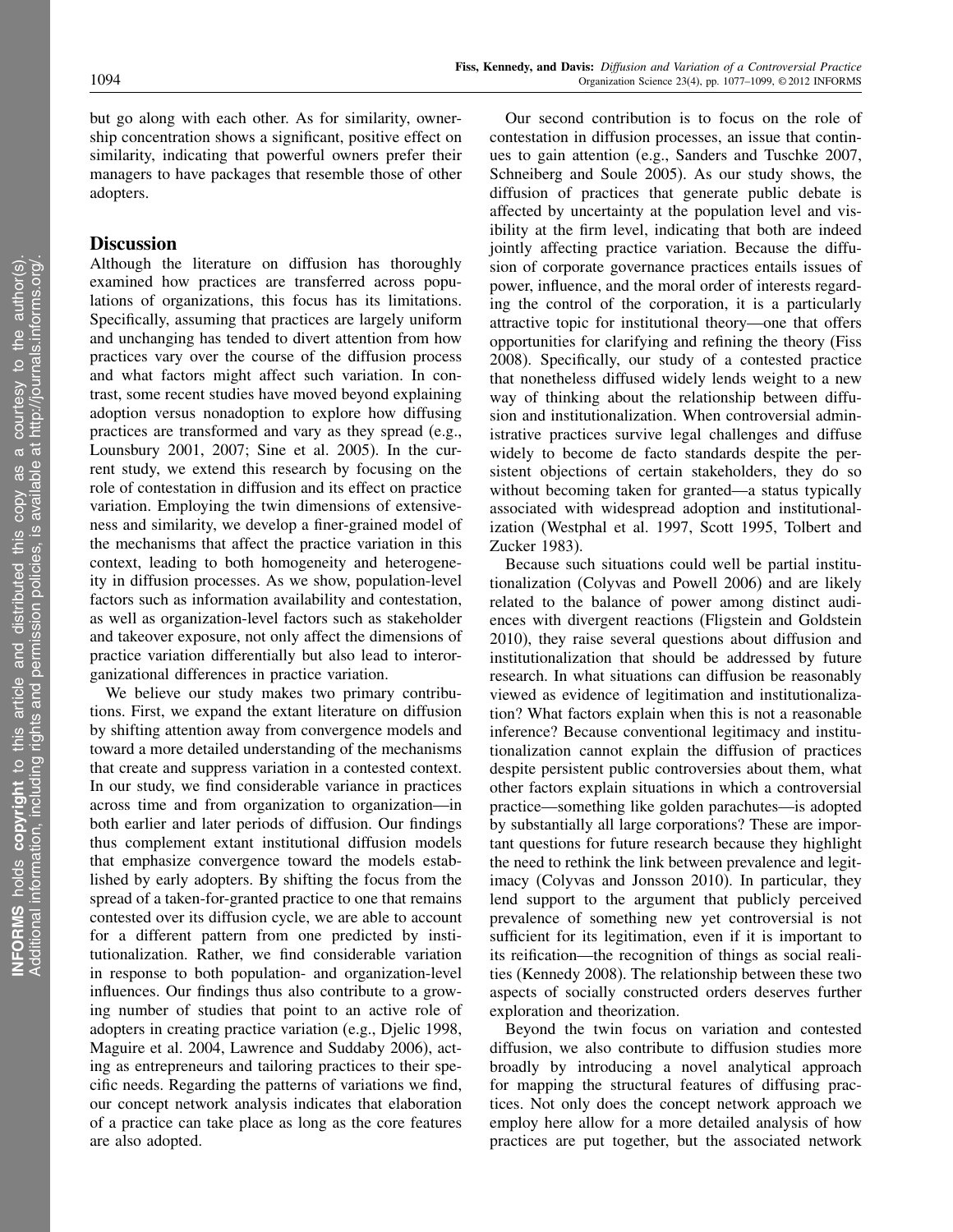visualization techniques further provide a new way of graphically demonstrating the patterns of practice variation. Although the current study is but a first step in this direction, we believe combining diffusion models and network methods holds significant potential for future studies of practice change and variation. In particular, such a combination should enable further analysis of the temporal patterns of practice variation, such as differences between the variation among a smaller, stable set of features most core to a practice and the variation among more peripheral features. Such patterns should enable finer-grained theorizing about mechanisms for diffusion and legitimation.

Our study also carries implications for policy makers. Currently, debates over golden parachutes are experiencing a considerable revival, not least because of what are again seen as excessive compensation packages for top executives. Furthermore, the term "golden parachute" has taken on a much broader meaning, covering essentially any severance agreement, not merely those triggered by a change in control of the focal firm. Because questions about what sort of severance agreements are appropriate and whether and how such agreements should be regulated are an important aspect of this debate, developing a better understanding of how practices vary across the diffusion process provides valuable knowledge in at least two ways. As Ansari et al. (2010) note, policy makers are motivated by the twin objectives of promoting wanted variation on the one hand and suppressing unwanted variation on the other. Thus, having improved knowledge about the factors that are likely to either create or inhibit the appearance of practice variation is essential for the establishment of policies that aim to manage organizational practices. If policy is to be effective in ensuring consistent and faithful implementation, one must understand where and when such variation from a preferred model is likely to occur. In particular, this point raises the question of contested diffusion and symbolic adoption (e.g., Meyer and Rowan 1977, Westphal and Zajac 1994). Most prior studies have focused on understanding when organizations may choose to decouple implementation from formal adoption (e.g., Boxenbaum and Jonsson 2008, Fiss and Zajac 2006), thus using ceremonial adoption to hide nonconformity. However, our study of contested diffusion reflects a different situation in which the practice was not externally validated, so ceremonial adoption would not have been in any way beneficial. Furthermore, because this is usually a contractual agreement between the executives and the corporation, questions of enforceability will likely loom large in the negotiations. Contrary to the standard decoupling situation, executives here had a strong incentive to adopt and implement the practice but would have preferred to disguise this fact. In this sense, contested diffusion may in fact feature both situations of classic decoupling and of "veiled" implementation, with the latter offering an interesting way forward for additional research.

Another interesting extension of this research relates to the supply-side aspects of the diffusion process, particularly the role of intermediaries such as consultants, advisors, and attorneys. For instance, regarding the spread of poison pills—another takeover defense prior work has argued that innovation in the practice was at least partially driven by competition between law firms looking to develop ever more potent pills (Powell 1993). Additional research might thus shift the focus of inquiry from considering demand-side factors to such supply-side aspects, including the entrepreneurial role of lawyers and consultants as well as the role of executives more broadly (Kraatz and Moore 2002).

There are some limitations to the current study that we would like to note. Perhaps most importantly, contested practices are by their very nature more likely to generate higher levels of variation over the diffusion process, as was also suggested by Ansari et al. (2010). Accordingly, we see our findings regarding the role of contestation as complementing prior studies that have focused on the institutionalization of normatively uncontested practices (e.g., Tolbert and Zucker 1983, Westphal et al. 1997, Kennedy and Fiss 2009). However, some of the mechanisms of variation we observe—although more prevalent in our setting—may also occur in the absence of contestation (Ansari et al. 2010). Thus, further empirical studies are needed to examine this issue. In addition, we would like to better understand when to expect wider versus more limited adoption or eventual reversal of the adoption process. For instance, the current context points to the role of opposing coalitions, the stakes for each one, and their ability to mobilize resources in support of their respective positions. This would ideally involve comparisons across multiple instances of contested diffusion, such as the spread of domestic partner benefits (Briscoe and Safford 2008), poison pills (Davis and Greve 1997), or governance regimes such as shareholder value management (Fiss and Zajac 2004).

Finally, in the current study, we have focused primarily on the practice's extensiveness and similarity, taking a longitudinal approach that highlights interorganizational as well as intertemporal differences across the diffusion process. However, other aspects of practice diffusion clearly also warrant attention, such as changes in a practice's framing and its associated meaning (e.g., Dacin et al. 2002; Hirsch 1986; Strang and Meyer 1993; Zilber 2002, 2006). More recently, we have witnessed a renewed emphasis on using interpretive approaches to understanding how organizations adapt, interpret, and "translate" practices to fit local conditions (Boxenbaum and Battilana 2005, Czarniawska and Joerges 1996, Sahlin-Andersson and Engwall 2002, Zilber 2006). If a diffusing practice like the golden parachute comes with normative theories attached, whether explicit or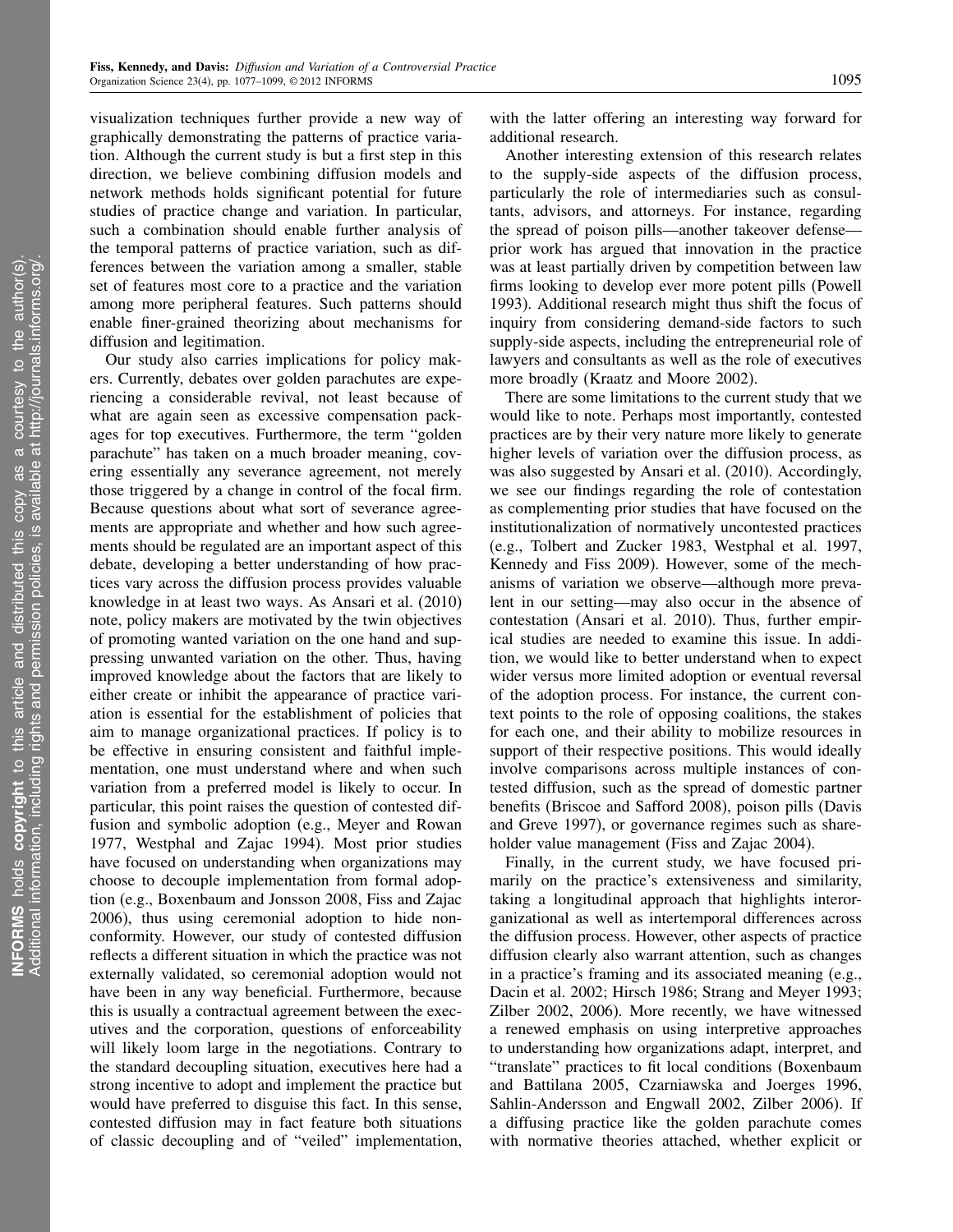implicit, or if it tends to privilege certain constituents over others, then adoption requires interpretive work that integrates these theories into preexisting organizational frameworks and provides justifications for external and internal audiences. As Strang and Soule (1998, p. 277) argue, such interpretive work "selects and transforms the diffusing practice," and although practices may be more or less amenable to interpretation, "none come out of this process unmodified." Such an approach presents an even further shift from prior diffusion accounts by firmly accepting variation and change as inseparable from the way in which practices are transmitted. Fundamentally, every transmission involves translation, and implementations are never exactly alike—just as we can never step into the same river twice, similarity in implementation is thus always a matter of how fine-grained the analysis is. Stepping back, it would perhaps appear that conformity and convergence are more surprising than is variation. In view of the many ways any practice can vary as it diffuses, the apparently ordinary case of institutionalization appears to be the more remarkable achievement. This view challenges us to rethink both diffusion and variation. For instance, we may ask, when is practice variation a deviation from a stable standard, and when is it a deviation that morphs into a completely new practice? How might we tell the difference? On these and many other questions, we believe studying variation and contestation in diffusion promises a better understanding of the forces that shape innovation and change.

### Acknowledgments

The authors gratefully acknowledge the helpful comments of Paul Adler, Jade Lo, Phil More, Claus Rerup, and Renee Rottner as well as seminar participants at the 22nd European Group for Organization Science (EGOS) Colloquium in Bergen, Norway; Dartmouth College; the University of Texas at Austin; and the Organizations and Strategy Workshop at the University of Southern California. The authors also thank Sayida Jaffer, Michael Nowak, Michelle Shin, and Cheng-Yee Tong for their untiring research assistance.

#### Endnotes

<sup>1</sup>Although Ansari et al. (2010) actually employ the term fidelity here, we use the term similarity to refer to the same construct, preferring this term because it is somewhat easier to integrate into our hypotheses.

<sup>2</sup>Although we expect growing media discourse to be associated with greater knowledge about the diffusing practice, we do not mean to say that media outlets are the only source of information for executives, directors, and shareholders, although they certainly are an important source. Rather, we consider media coverage a proxy for overall information availability about the practice.

<sup>3</sup>We also conducted additional analyses using a simple count measure as a robustness check. Although we believe the weighted measure presents a superior approach, using this simpler measure led to substantively identical results.

<sup>4</sup>Because this is a linear function, one might argue that it is not configurational, strictly speaking, but the rank ordering of the eigenvectors makes missing any central provision almost impossible to compensate for by some other combination of contract provisions. Furthermore, an interesting alternative measure might be the similarity to plans adopted in the same year. However, the mechanism for similarity is less clear here, whereas similarity to previous adoptions offers a clear theoretical rationale and empirical mechanisms (i.e., the ability to observe and learn about what parachutes were adopted previously).

<sup>5</sup>Because our measure of media attention is considerably correlated with time  $(r = 0.83)$ , we residualized this measure by regressing it on the linear time variable and then subtracting the predicted values from the measure's actual values, leaving it with only its unique variation, and assigning all confounded variation to the time variable, thus avoiding potential multicollinearity problems (Fiss and Hirsch 2005). Additional robustness checks confirmed that residualization itself has no substantive impact on the results.

<sup>6</sup>For a small number of the control variables, complete data were not obtainable. Listwise deletion of cases as a result of missing insignificant control variables would have resulted in the loss of about 16% of all cases. A comparison between the full and reduced samples indicated that listwise deletion could potentially result in selection bias. Accordingly, we follow Little and Rubin (2002) in using missing-value regression to impute values for these control variables. However, our results are substantially identical across both samples, and we therefore report results for the complete sample of parachute agreements.

<sup>7</sup>As would be expected, the descriptive statistics shown in Table 2 indicated a relatively high correlation of 0.65 between firm visibility and market capitalization. Although market capitalization is not significant in any of the models, we nevertheless conducted additional analyses not reported here to examine whether there existed multicollinearity problems between visibility and market capitalization. However, variance inflation factors did not exceed values of 5, and our results remain substantially unchanged regardless of whether or not the market capitalization control is included.

#### References

- Ahmadjian, C. L., P. Robinson. 2001. Safety in numbers: Downsizing and the deinstitutionalization of permanent employment in Japan. Admin. Sci. Quart. 46(4) 622–654.
- AMF Inc. 1981. Proxy statement. AMF, New York.
- Ansari, S. M., P. C. Fiss, E. J. Zajac. 2010. How practices vary as they diffuse: A framework for analysis. Acad. Management Rev. 35(1) 67–92.
- Belliveau, M. A., C. A. O'Reilly III, J. B. Wade. 1996. Social capital at the top: Effects of social similarity and status on CEO compensation. Acad. Management J. 39(6) 1568–1593.
- Berry, J. F. 1988. Executive payoffs. Financial World (November 15) 28–30.
- Blair, M. M. 1994. CEO pay: Why such a contentious issue? Brookings Rev. 12(1) 22–27.
- Boltanski, L., L. Thévenot. 1991. De la justification: Les économies de la grandeur. Gallimard, Paris.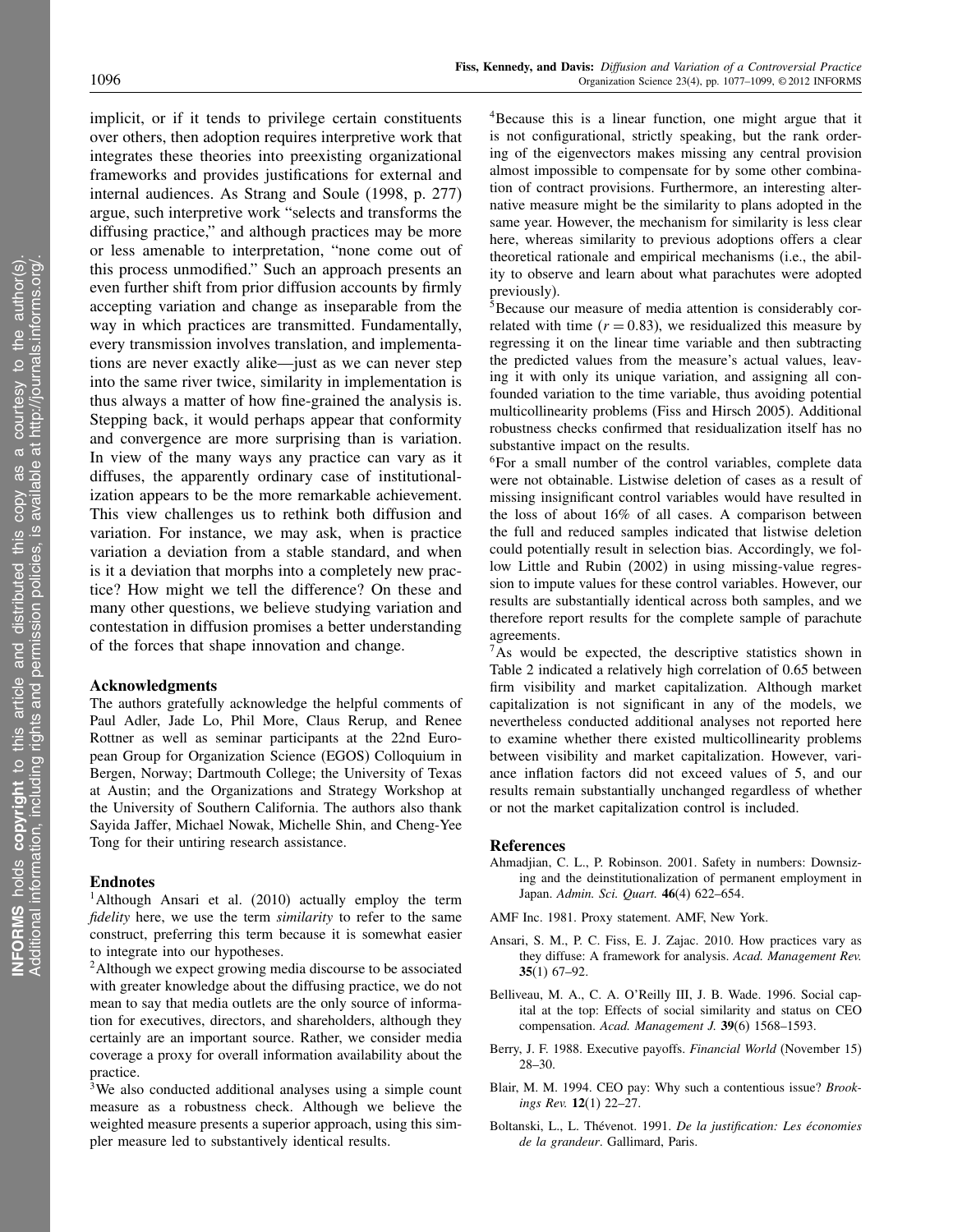- Bonacich, P. 2007. Some unique properties of eigenvector centrality. Soc. Networks 29(4) 555–564.
- Bonacich, P., A. Oliver, T. A. B Snijders. 1998. Controlling for size in centrality scores. Soc. Networks 20(2) 135-141.
- Boxenbaum, E., J. Battilana. 2005. Importation as innovation: Transposing managerial practices across fields. Strategic Organ. 3(4) 355–383.
- Boxenbaum, E., S. Jonsson. 2008. Isomorphism, diffusion and decoupling. R. Greenwood, C. Oliver, K. Sahlin, R. Suddaby, eds. The Sage Handbook of Organizational Institutionalism. Sage, London, 78–98.
- Brammer, S., A. Millington. 2006. Firm size, organizational visibility, and corporate philanthropy: An empirical analysis. Bus. Ethics  $15(1)$  6–18.
- Bress, R. P. 1987. Golden parachutes: Untangling the ripcords. Stanford Law Rev. 39(4) 955–979.
- Briscoe, F., S. Safford. 2008. The Nixon-in-China effect: Activism, imitation and the institutionalization of contentious practices. Admin. Sci. Quart. 53(3) 460–491.
- Campbell, J. L. 2005. Where do we stand? Common mechanisms in organizations and social movements research. G. Davis, D. McAdam, W. R. Scott, M. Zald, eds. Social Movement and Organization Theory. Cambridge University Press, New York, 41–68.
- Colyvas, J. A., S. Jonsson. 2010. Ubiquity and legitimacy: Disentangling diffusion and institutionalization. Sociol. Theory 29(1) 27–53.
- Colyvas, J. A., W. W. Powell. 2006. Roads to institutionalization: The remaking of boundaries between public and private science. B. M. Staw, ed. Research in Organizational Behavior, Vol. 27. JAI Press, Greenwich, CT, 315–363.
- Czarniawska, B., B. Joerges. 1996. Travels of ideas. B. Czarniawska, G. Sevón eds. Translating Organizational Change. de Gruyter, Berlin, 13–48.
- Dacin, M. T., J. Goodstein, W. R. Scott. 2002. Institutional theory and institutional change: Introduction to the special research forum. Acad. Management J. 45(1) 45–57.
- Davis, G. F. 1991. Agents without principles? The spread of the poison pill through the intercorporate network. Admin. Sci. Quart. 36(4) 583–613.
- Davis, G. F., H. R. Greve. 1997. Corporate elite networks and governance changes in the 1980s. Amer. J. Sociol. 103(1) 1-37.
- Davis, G. F., G. E. Robbins. 2005. Nothing but net? Networks and status in corporate governance. K. Knorr-Cetina, A. Preda, eds. The Sociology of Financial Markets. Oxford University Press, Oxford, UK, 290–311.
- Davis, G. F., K. A. Diekmann, C. H. Tinsley. 1994. The decline and fall of the conglomerate firm in the 1980s: The deinstituionalization of an organizational form. Amer. Sociol. Rev. 59(4) 547–570.
- DiMaggio, P. J., W. W. Powell. 1983. The iron cage revisited: Institutional isomorphism and collective rationality in organizational fields. Amer. Sociol. Rev. 48(2) 147–160.
- Djelic, M.-L. 1998. Exporting the American Model: The Postwar Transformation of European Business. Oxford University Press, Oxford, UK.
- Dwyer, G. E. 1983. The fate of the acquired CEO. Directorship 8(4) 3.
- Elsaid, E., W. N. Davidson, X. Wang. 2009. CEO successor compensation: Outside versus inside successions. J. Management Governance 15(2) 187–205.
- Erfle, S., H. McMillan. 1990. Media, political pressure, and the firm: The case of petroleum pricing in the late 1970s. Quart. J. Econom. 105(1) 115–134.
- Fiss, P. C. 2006. Social influence effects and managerial compensation evidence from Germany. Strategic Management J. 27(11) 1013–1031.
- Fiss, P. C. 2008. Institutions and corporate governance. R. Greenwood, C. Oliver, K. Sahlin, R. Suddaby, eds. The Sage Handbook of Organizational Institutionalism. Sage, London, 389–410.
- Fiss, P. C., P. M. Hirsch. 2005. The discourse of globalization: Framing and sensemaking of an emerging concept. Amer. Sociol. Rev.  $70(1)$  29-52.
- Fiss, P. C., E. J. Zajac. 2004. The diffusion of ideas over contested terrain: The (non)adoption of a shareholder value orientation among German firms. Admin. Sci. Quart. 49(4) 501–534.
- Fiss, P. C., E. J. Zajac. 2006. The symbolic management of strategic change: Sensegiving via framing and decoupling. Acad. Management J. 49(6) 1173–1193.
- Freeman, L. C. 1979. Centrality in social networks: Conceptual clarification. Soc. Networks 1(3) 215–239.
- Frenkel, M. 2005. The politics of translation: How state-level political relations affect the cross-national travel of management ideas. Organization 12(2) 275–301.
- Friedland, R., R. R. Alford. 1991. Bringing society back in: Symbols, practices, and institutional contradictions. W. W. Powell, P. J. DiMaggio, eds. The New Institutionalism in Organizational Analysis. University of Chicago Press, Chicago, 232–263.
- Gamson, W. A., D. Croteau, W. Hoynes, T. Sasson. 1992. Media images and the social construction of reality. Annual Rev. Sociol. 18 373–393.
- Glick, H. R., S. P. Hays. 1991. Innovation and reinvention in state policymaking: Theory and evolution of living will laws. J. Politics 53(3) 835–850.
- Green, S. E., Jr. 2004. A rhetorical theory of diffusion. Acad. Management Rev. 29(4) 653–669.
- Greenhouse, S. 1985. Golden chutes under attack. New York Times (December 10) D2.
- Hammermill Paper. 1980. Proxy statement (April 1). Hammermill Paper, Erie, PA.
- Haunschild, P. R., A. S. Miner. 1997. Modes of interorganizational imitation: The effects of outcome salience and uncertainty. Admin. Sci. Quart. 42(3) 472–500.
- Hermalin, B. E., M. S. Weisbach. 2003. Boards of directors as an endogenously determined institution: A survey of the economic literature. Econom. Policy Rev. 9(April) 7–26.
- Hirsch, P. M. 1986. From ambushes to golden parachutes: Corporate takeovers as an instance of cultural framing and institutional integration. Amer. J. Sociol. 91(4) 800–837.
- Ingram, P., H. Rao. 2004. Store wars: The enactment and repeal of anti-chain-store legislation in America. Amer. J. Sociol. 110(2) 446–87.
- Johnson, B., R. E. Rice. 1987. Managing Organizational Innovation: The Evolution from Word Processing to Office Information Systems. Columbia University Press, New York.
- Kennedy, M. T. 2008. Getting counted: Markets, media, and reality. Amer. Sociol. Rev. 73(2) 270–295.
- Kennedy, M. T., P. C. Fiss. 2009. Institutionalization, framing, and diffusion: The logic of TQM adoption and implementation decisions among U.S. hospitals. Acad. Management J. 52(5) 897–918.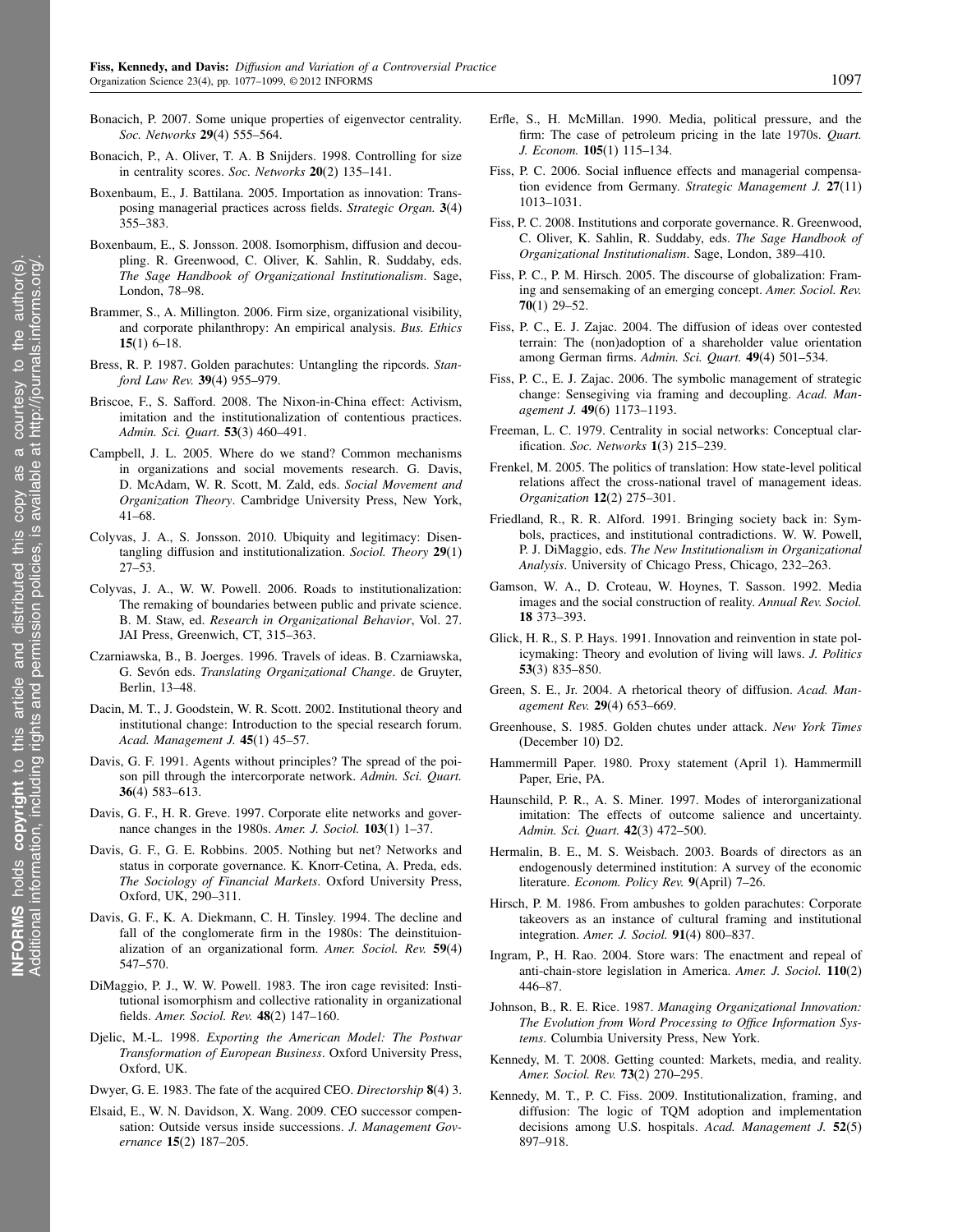- Kleinfield, N. R. 1982. Golden parachutes for ousted. New York Times (April 6) D1.
- Kraatz, M. S., J. H. Moore. 2002. Executive migration and institutional change. Acad. Management J.  $45(1)$  120-143.
- Lambert, R. A., D. F. Larcker. 1985. Golden parachutes, executive decision-making, and shareholder wealth. J. Accounting Econom. 7(1–3) 179–203.
- Lawler, E. J., S. B. Bacharach. 1979. Power dependence in individual bargaining: The expected utility of influence. Indust. Labor Relations Rev. 32(2) 196–204.
- Lawrence, T., R. Suddaby. 2006. Institutions and institutional work. S. R. Clegg, C. Hardy, T. B. Lawrence, W. R. Nord, eds. The Sage Handbook of Organization Studies, 2nd ed. Sage, London, 215–254.
- Leblebici, H., G. R. Salancik, A. Copay, T. King. 1991. Institutional change and the transformation of interorganizational fields: An organizational history of the U.S. radio broadcasting industry. Admin. Sci. Quart. 36(3) 333–363.
- Little, R. J. A., D. B. Rubin. 2002. Statistical Analysis with Missing Data, 2nd ed. John Wiley & Sons, New York.
- Lockheed Corporation. 1987. Proxy statement (March 31). Lockheed, Burbank, CA.
- Lounsbury, M. 2001. Institutional sources of practice variation: Staffing college and university recycling programs. Admin. Sci. Quart. 46(1) 29–56.
- Lounsbury, M. 2007. A tale of two cities: Competing logics and practice variation in the professionalizing of mutual funds. Acad. Management J. 50(2) 289–307.
- Love, P., P. Cebon. 2008. Meanings on multiple levels: The influence of field-level and organization-level meaning systems on diffusion. J. Management Stud. 45(2) 239–267.
- Maguire, S., C. Hardy, T. B. Lawrence. 2004. Institutional entrepreneurship in emerging fields: HIV/AIDS treatment advocacy in Canada. Acad. Management J. 47(5) 657–679.
- Meyer, J. W., B. Rowan. 1977. Institutionalized organizations: Formal structure as myth and ceremony. Amer. J. Sociol. 83(2) 340–363.
- Meznar, M. B., D. Nigh. 1995. Buffer or bridge? Environmental and organizational determinants of public affairs activities in American firms. Acad. Management J. 38(4) 975–996.
- Mooney, C. Z., M.-H. Lee. 1999. Morality policy reinvention: State death penalties. Ann. Amer. Acad. Political Soc. Sci. 566(1) 80–92.
- Morrison, A. M. 1982. Those executive bailout deals: Golden parachutes that compensate managers who lose takeover battles are stirring debate. Fortune (December 13) 82–87.
- Narayanan, M. P., A. K. Sundaram. 2000. A safe landing? Golden parachutes and corporate behavior. Working paper, University of Michigan, Ann Arbor.
- Nossiter, D. D. 1982. Oh, those golden parachutes. Barron's National Bus. Financial Weekly (November 29) 15.
- Oliver, C. 1991. Strategic responses to institutional processes. Acad. Management Rev. 16(1) 145–179.
- Pollock, T. G., V. P. Rindova. 2003. Media legitimation effects on the market for initial public offerings. Acad. Management J. 46(5) 631–642.
- Powell, M. J. 1993. Professional innovation: Corporate lawyers and private lawmaking. Law Soc. Inquiry 18(3) 423–452.
- Porac, J. F., J. B. Wade, T. G. Pollock. 1999. Industry categories and the politics of the comparable firm in CEO compensation. Admin. Sci. Quart. 44(1) 112–144.
- Proeksch, S. E. 1986. Too much gold in the parachute? New York Times (January 26) F1.
- Reed-Lajoux, A. 2005. The Art of M&A Integration: A Guide to Merging Resources, Processes, and Responsibilities, 2nd ed. McGraw-Hill, New York.
- Rice, R. E., E. M. Rogers. 1980. Re-invention and the innovation process. Knowledge 1(4) 499–514.
- Rogers, E. M. 1995. Diffusion of Innovations. Free Press, New York.
- Ryngaert, M. 1988. The effect of poison pill securities on shareholder wealth. J. Financial Econom. 20(1–2) 377–417.
- Sahlin-Andersson, K., L. Engwall. 2002. The Expansion of Management Knowledge. Stanford Business Books, Stanford, CA.
- Sanders, W. G., A. Tuschke. 2007. The adoption of institutionally contested organizational practices: The emergence of stock option pay in Germany. Acad. Management J. 50(1) 33–56.
- Scott, W. R. 1995. Institutions and Organizations. Sage, Thousand Oaks, CA.
- Schneiberg, M., S. A. Soule. 2005. Institutionalization as a contested, multilevel process: The case of rate regulation in American fire insurance. G. F. Davis, D. McAdam, W. R. Scott, M. N. Zald, eds. Social Movements and Organization Theory. Cambridge University Press, New York, 122–160.
- Sine, W. D., H. A. Haveman, P. S. Tolbert. 2005. Risky business? Entrepreneurship in the new independent power sector. Admin. Sci. Quart. 50(2) 200–232.
- Singh, H., F. Harianto. 1989. Top management tenure, corporate ownership structure and the magnitude of golden parachutes. Strategic Management J. 10(S1) 134–156.
- Strang, D., M. W. Macy. 2001. In search of excellence: Fads, success stories, and adaptive emulation. Amer. J. Sociol. 107(1) 147–182.
- Strang, D., J. W. Meyer. 1993. Institutional conditions for diffusion. Theory Soc. 22(4) 487–512.
- Strang, D., S. A. Soule. 1998. Diffusion in organizations and social movements: From hybrid corn to poison pills. Annual Rev. Sociol. 24 265–290.
- Suchman, M. C. 1995. Managing legitimacy: Strategic and institutional approaches. Acad. Management Rev. 20(3) 571–610.
- Tolbert, P. S., L. G. Zucker. 1983. Institutional sources of change in the formal structure of organizations: The diffusion of civil service reform, 1880–1935. Admin. Sci. Quart. **28**(1) 22–39.
- Wasserman, S., K. Faust. 1994. Social Network Analysis: Methods and Applications. Cambridge University Press, Cambridge, UK.
- Westphal, J. D., E. J. Zajac. 1994. Substance and symbolism in CEOs' long-term incentive plans. Admin. Sci. Quart. 39(3) 367-390.
- Westphal, J. D., E. J. Zajac. 2001. Decoupling policy from practice: The case of stock repurchase programs. Admin. Sci. Quart. 46(2) 202–228.
- Westphal, J. D., R. Gulati, S. M. Shortell. 1997. Customization or conformity? An institutional and network perspective on the content and consequences of TQM adoption. Admin. Sci. Quart. 42(2) 366–394.
- Zilber, T. B. 2002. Institutionalization as an interplay between actions, meanings and actors: The case of a rape crisis center in Israel. Acad. Management J. 45(1) 234–254.
- Zilber, T. B. 2006. The work of the symbolic in institutional processes: Translations of relational myths in Israeli high tech. Acad. Management J. 49(2) 281–303.